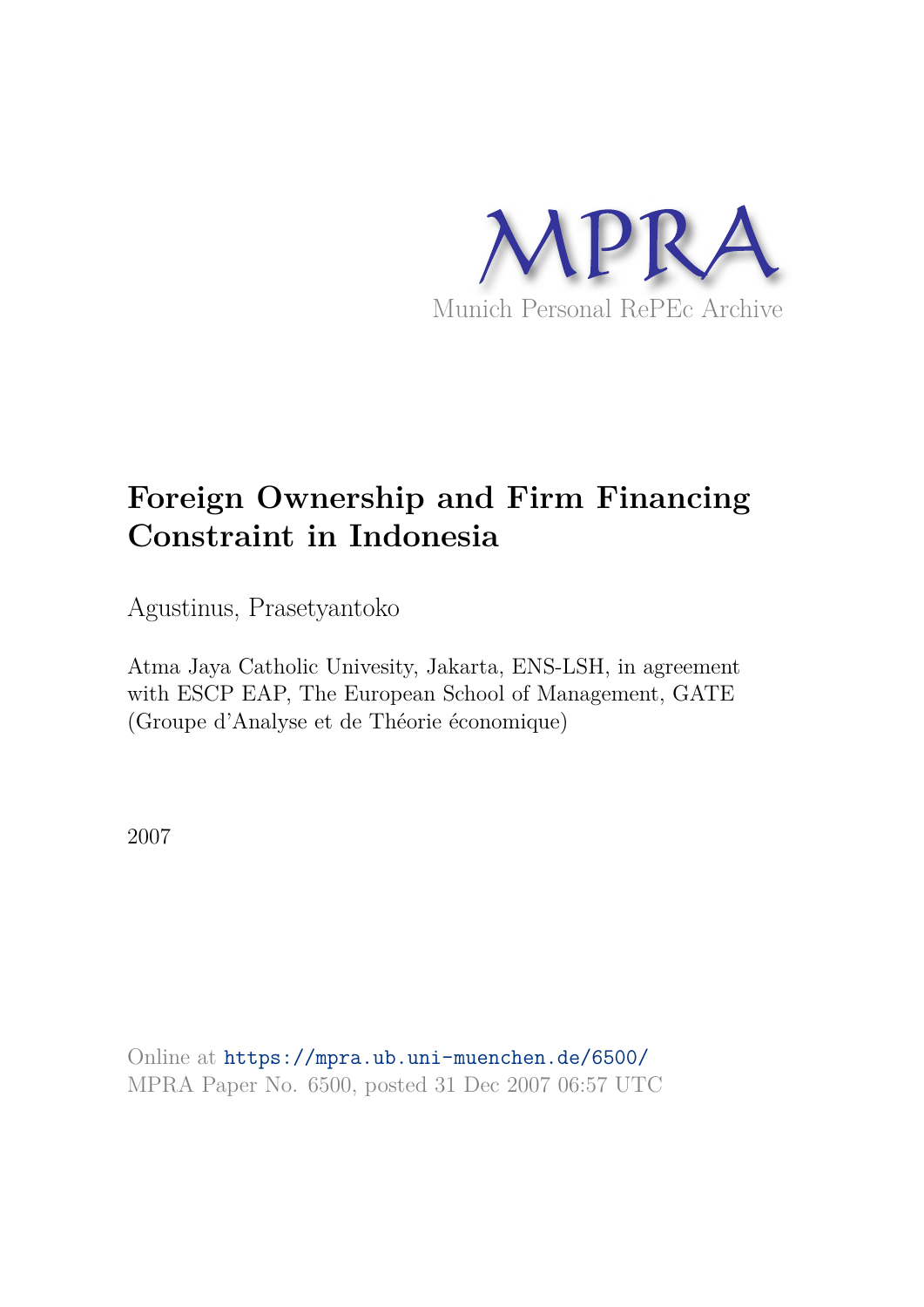# **Foreign Ownership and Firm Financing Constraint in Indonesia**

#### *Abstract*

*This paper reveals why foreign ownership participation matters in the sensitivity relationship between investment and the internal liquidity of listed companies in Indonesia. This paper finds that foreign-owned enterprises are less financially constrained than domestic-owned ones, especially in terms of short-term investment following a financial crisis. Empirical evidence is provided by dividing 157 firms listed on the Jakarta Stock Exchange for at least five consecutive years between 1994 and 2004 into foreign-owned enterprises, and comparing their financing constraints and performance before and after the financial crisis during that period. The results also demonstrated that post-crisis foreign-owned enterprises performed better with higher sales, greater market opportunity and less leverage, leading to lower financing constraint. Subsequently, foreign-owned enterprises have a better capacity to invest more than local-owned ones.* 

*Key words*: ownership structure, financing constraint, firm investment, crisis JEL Classification: F23, G32, L25

#### **1. Introduction**

Recent strategic management studies suggest that firm-specific factors are important in explaining the differential performance of firms (Rumelt et al., 1991). Firm-specific factors include property rights (ownership structure), financial resources, organizational process, management team skills etc., which are commonly linked to various firm performance indicators, such as profitability and firm value.

Instead of investigating the firm performance, this paper is concerned with the relationship between ownership characteristics and investment behaviour in the midst of a financial crisis. The formal question is whether firms with a high level of foreign ownership (hereafter "foreign-owned enterprises") perform better than ones with little or no foreign ownership (hereafter "domestic-owned enterprises") under financial turbulence in Indonesia. To examine the impact of a crisis on firm-level investment, this paper focuses on the problem of financing constraint of firms. Performance is analysed, however, as an important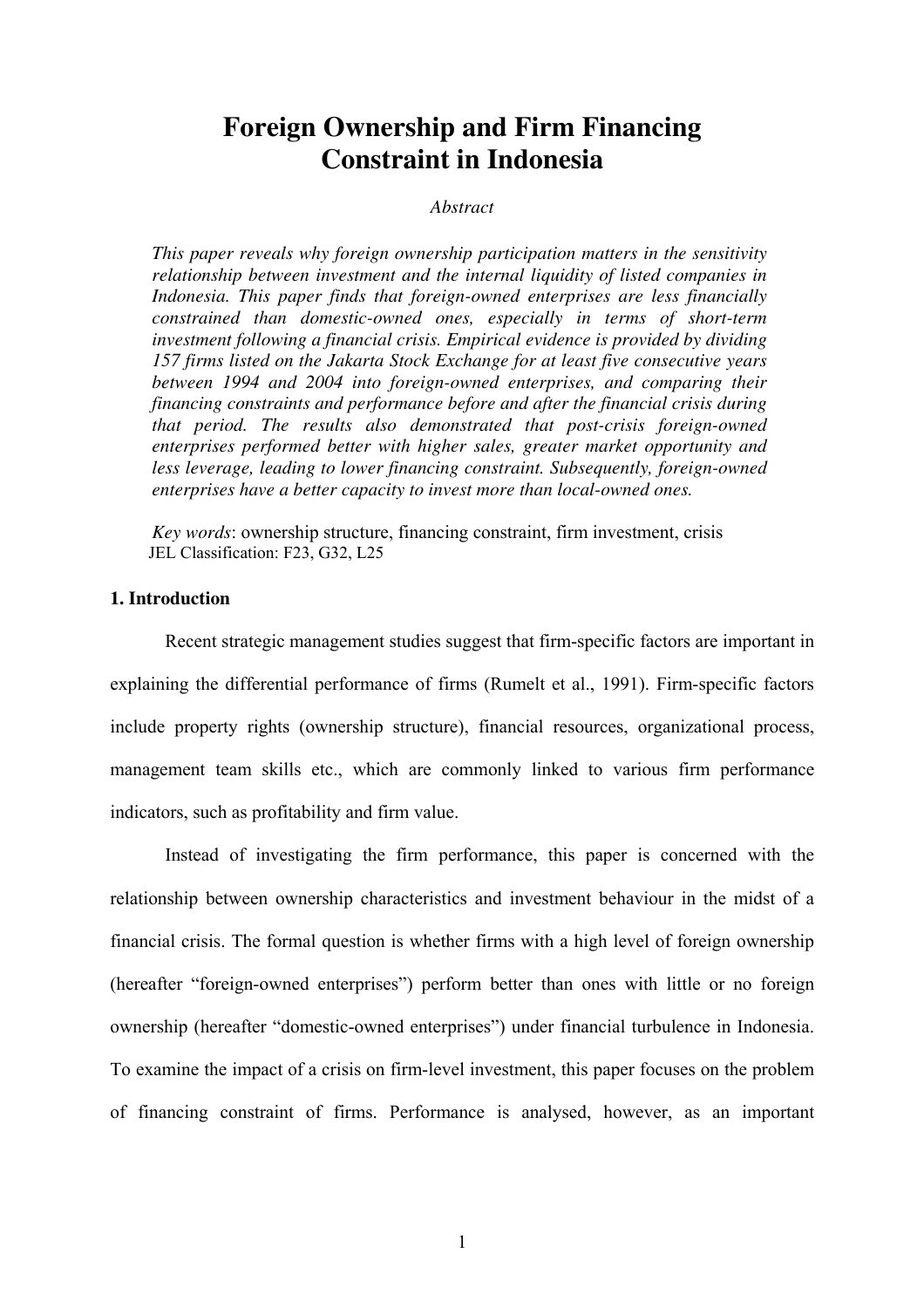explanation of the firm capacity to invest in which better performance should be better investment opportunity (capacity).

Studies on foreign companies in developing countries are always challenging, even though a huge amount of research has addressed this classical research question. This paper proposes a different perspective from common research in the field, which usually focus on profitability or firm value (Tobin's Q), by concentrating on investment behaviour. Investment is measured as spending on fixed assets as long-term investment and inventory as short-term investment. This paper intends to investigate the behaviour of the two groups of firms, foreign-owned and domestic-owned enterprises, in two different periods, namely pre- and post-crisis.

This study brings empirical evidence of investment response of foreign-owned enterprises in Indonesia to the severe crisis. More specifically, this study examines the sensitivity gap between investment and internal liquidity among foreign-owned and domesticowned enterprises listed on the Jakarta Stock Exchange (JSX). Our hypothesis is that firm with a higher level of foreign ownership participation should be less financially constrained and performs better than firms with a lower proportion of foreign ownership. This study includes all non-financial firms listed on JSX for at least five consecutives years during 1994 to 2004, 157 firms in total. Panel data analysis was employed to obtain explanation of the behaviour of individual firms in both time periods.

This paper is organized as follows. Section 2 describes the theoretical review by focusing on the role of foreign companies in developing countries, and a short introduction to the Indonesian crisis. Section 3 contains empirical research. Description of data and discussion of findings are in Section 4. And Section 5 is the conclusion, including suggestions for further research.

2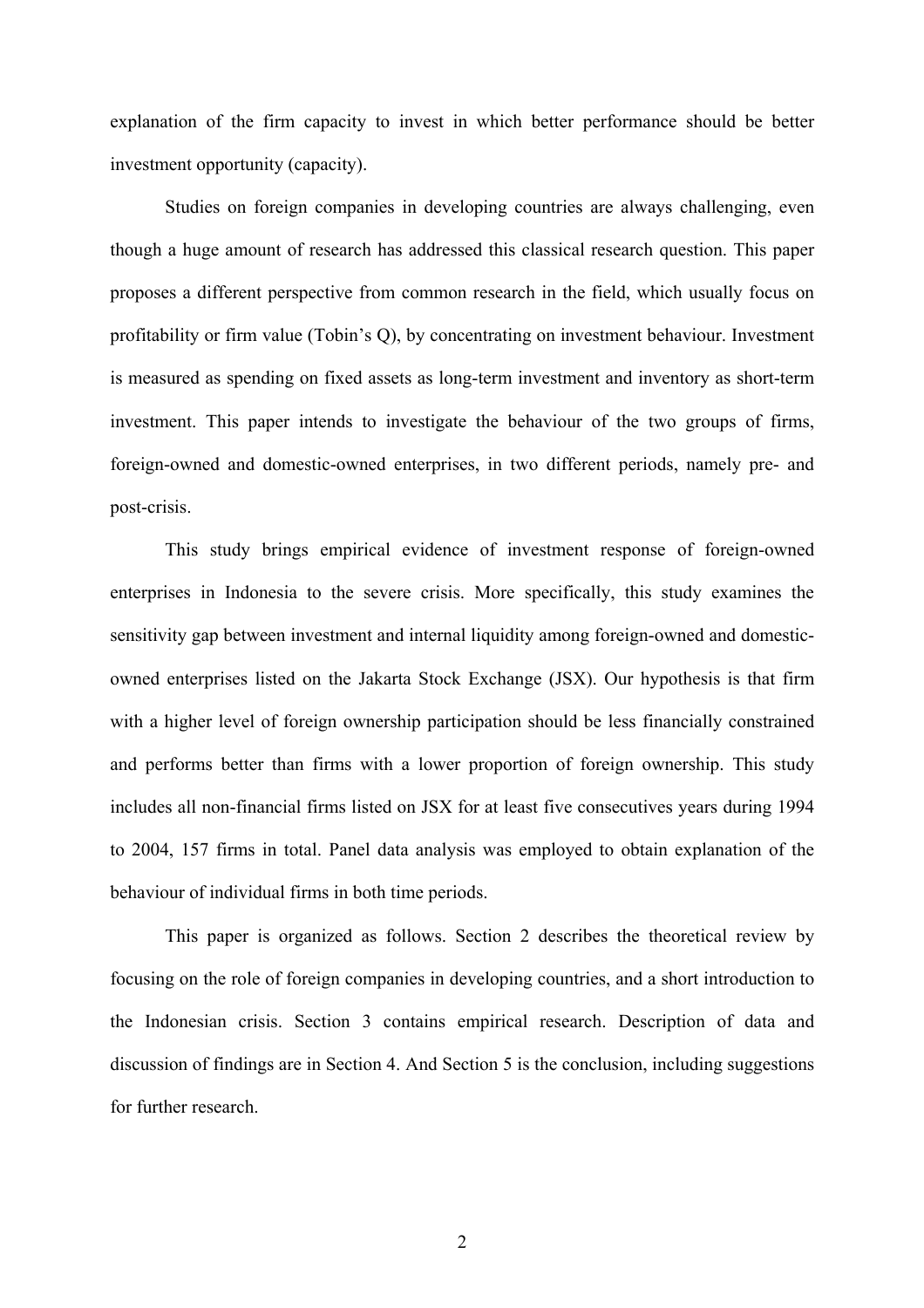#### **2. Foreign-owned Enterprises in Developing Countries**

Following the financial crisis around developing countries, there is a growing interest among researchers to examine the different responses of foreign- and domestic-owned enterprises. Nowadays, the presence of foreign ownership in developing countries is a common phenomenon. Much research, therefore, has been carried out to address this issue. Recently, studies on the impact of a financial crisis on firms with foreign ownership have gained attention.

From the perspective of the Resource-Based View (RBV), firm performance is basically heterogeneous in terms of efficiency and competitive capability, which would be reflected in the competitive performance of firms (Wernerfelt, 1984; Barney 1991). Sinha (1993) found that foreign equity participation is associated with higher productivity. Haddad and Harrison (1993), using a panel of Moroccan manufacturing firms, found that although foreign-owned enterprises had higher productivity levels, they did not have faster rates of productivity growth. Aitken and Harrison (1999) used a panel of Venezuelan firms to provide evidence that there is a negative spill over of foreign-owned enterprises as the productivity of domestic-owned enterprises decreases.

Moreover, Foreign Direct Investment (FDI) is usually assumed as the institution diffuses firm-specific assets such as technology, managerial ability, corporate governance, and access to the networks connecting to foreign markets (Kimura and Kiyota, 2004). Kimura and Kiyota (2004) explain that once foreign-owned enterprises set up a certain level of ownership in the equity of a firm, they acquire the power of control over the management of the firm and consequently are more receptive to transferring firm-specific assets.

In East Asian countries, firms with foreign ownership are significantly more productive than those without foreign ownership (Hallward-Driemeier, 2002). Doms and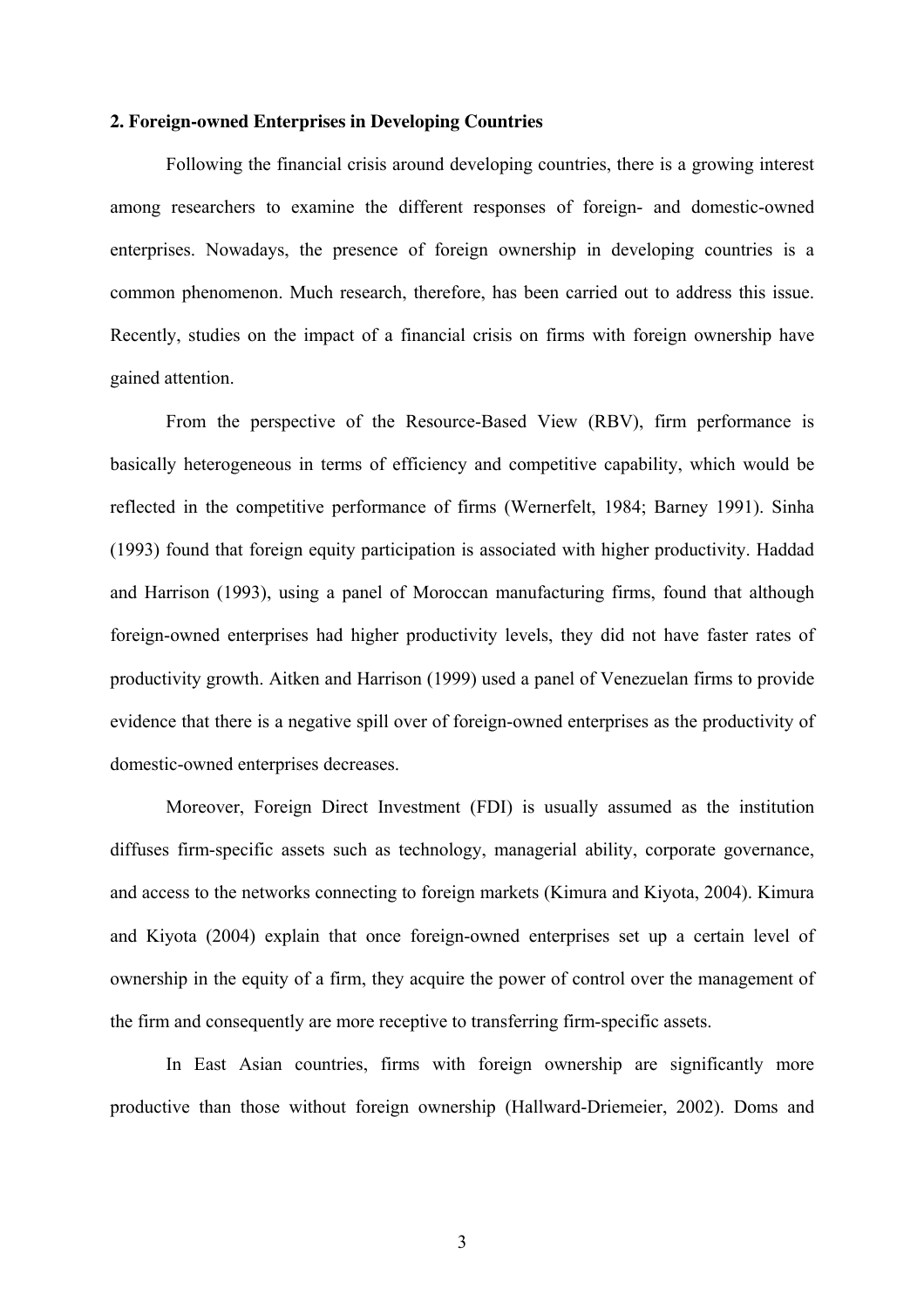Jensen (1998**)** found that foreign-owned plants were more productive, more capital intensive and paid higher wages than domestic-owned enterprises even after controlling for industry, size, location and plant age.

However, heterogeneity of firms is relatively subtle. Heterogeneous competitive performance emerges from heterogeneous factors such as input, resource, process, context, managerial capabilities, financing policies and so on. We argue that examination of firms facing financial crisis should provide valuable case studies for gaining pertinent understanding of the heterogeneity of firms. Financial crisis gives a particular context to firms where the heterogeneity of each firm becomes more and more evident. Why do firms react differently when facing external shock? Why do some firms collapse and others survive? What determines the success or failure of firms facing financial crisis? These questions are especially relevant for discussion since a series of crises in the last decade.

Currency depreciations are an ordinary phenomenon in history. However, large currency depreciation like that in the latter half of the 1990's became an extraordinary event for various countries around the world, especially Mexico (1995) and East Asian countries (1997), with consequent effect on firms in those countries. From a macroeconomic perspective, currency depreciations in most cases are usually followed by a surge in production and improvement in economic growth, while in other cases are followed by a decline in output and severe recession (Forbes, 2002). In the East Asian region, there is strong evidence that the currency depreciation drove countries into deep and long-lasting severe economic crisis.

From a microeconomic perspective, the monetary condition could directly induce firm level investment by the mechanism of interest rate fluctuation. There are two ways in which monetary policies are linked to firm-level policies. First, the interest rate influences the cost of

4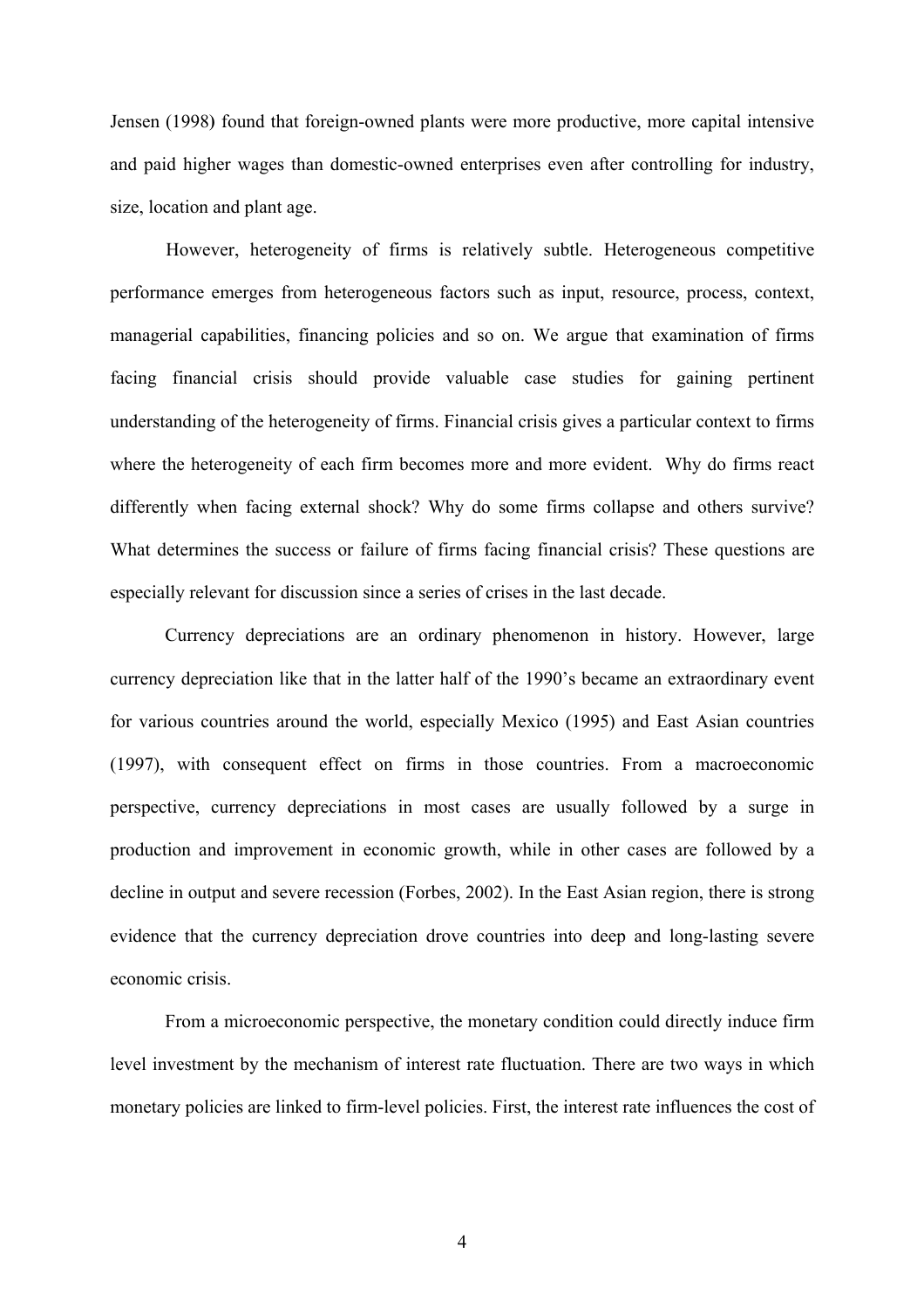capital rather than firm investment. Second, the interest rate induces firm net cash flow (i.e., cash flow after interest payments). Therefore, the impact of monetary policies following an exchange rate fluctuation would be based on two aspects: the availability of external funds and the composition of the financial debt.

By surveying literature on foreign-owned enterprises in emerging countries, this paper suggests that there are at least three principal branches of studies concerning this issue. The first branch focuses on firms' performance by focusing on the problems of productivity and spill over. Pfaffermayr and Bellak (2000) describe that the positive effects of participating in a foreign multinational's network can mainly be found in productivity and profitability.

The second branch is concerned with financing policies and capital structure of multinational firms. Lee and Kwok (1998) examined various multinational companies' debtequity ratios by focusing on the increase in the agency cost of debt of international activities. The third and most recent branch focuses on financial shocks. Some research has been done on the impact of large currency depreciation on firm performance (Forbes, 2002; Desai, Foley and Forbes, 2004). Several studies have focused on empirical evidence in East Asian countries (Claessens, Djankov and Xu, 2000) and Indonesia (Blalock, Gertler and Levine, 2005).

Based on firm-level data, this paper argues that following financial crisis foreignowned enterprises have a higher investment level since they can resolve more easily their financing constraints than domestic-owned enterprises. While domestic-owned enterprises have to struggle in rescuing their financial situation, which is followed by decline in investment level, especially in the presence of a credit crunch, foreign-owned enterprises have a better opportunity to relieve their financing constraints.

5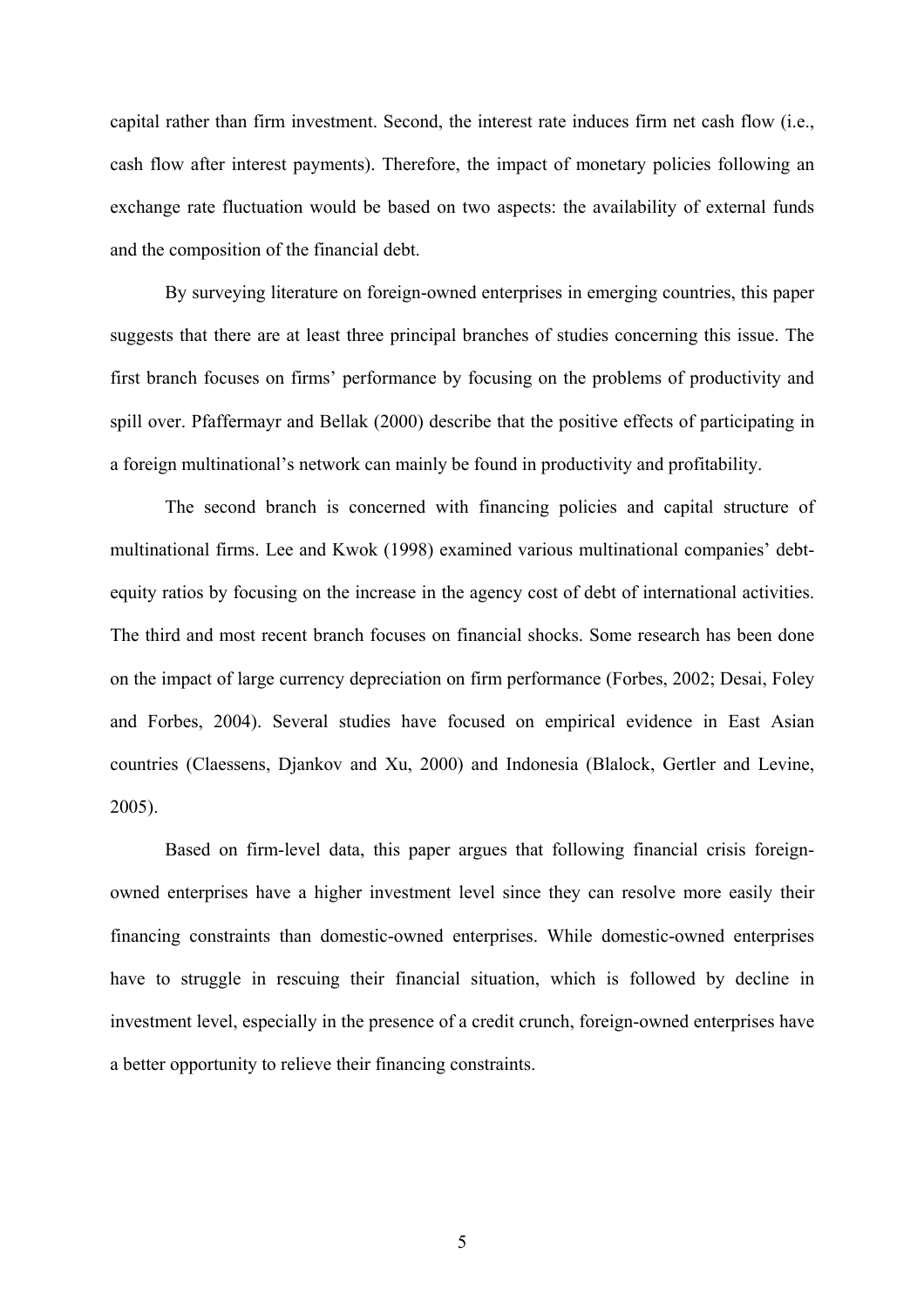By empirical study, Blalock, Gertler and Levine (2005) found that foreign-owned enterprises, which have greater access to overseas financing, could overcome liquidity constraints during financial crisis. Desai, Foley and Forbes (2004) also provide evidence on the responses of the affiliates of multinational firms, which can expand sales, assets and investment after currency depreciation, thus mitigating some of the aggregate effects of the currency crisis. In contrast, local firms experience difficulties such as decrease in operating activity.

In Indonesia, even though net exporting firms should benefit from better terms of trade and increase in investment following currency depreciation, the credit crunch following a twin crisis in the banking and currency sectors in Indonesia prevented domestic-owned enterprises from accessing credit, while foreign-owned enterprises relatively easily overcame this constraint since their parent companies provided access to overseas credit (Blalock and Gertler, 2005).

#### **3. Empirical Research**

#### *3.1. Investment Equation*

 $\overline{a}$ 

To deal with the question of which group performs better, foreign- or domestic-owned companies, in the pre- and post-crisis periods, this paper employs a relatively rigorous equation measuring the sensitivity of firm-level investment and liquidity.

Since the seminal paper of Fazzari, Hubbard and Petersen (FHP, 1988), the issue of financing constraints and firms' investment has been a popular debate among scholars<sup>1</sup>. FHP (1988) show that firms, which are identified, a priori, as financially constrained have greater sensitivity in investment to the availability of internal finance in terms of cash flow. In their

<sup>&</sup>lt;sup>1</sup> Different from Modigliani and Miller (1958), FHP (1988) assume that external finance is more expensive because of the presence of asymmetric information.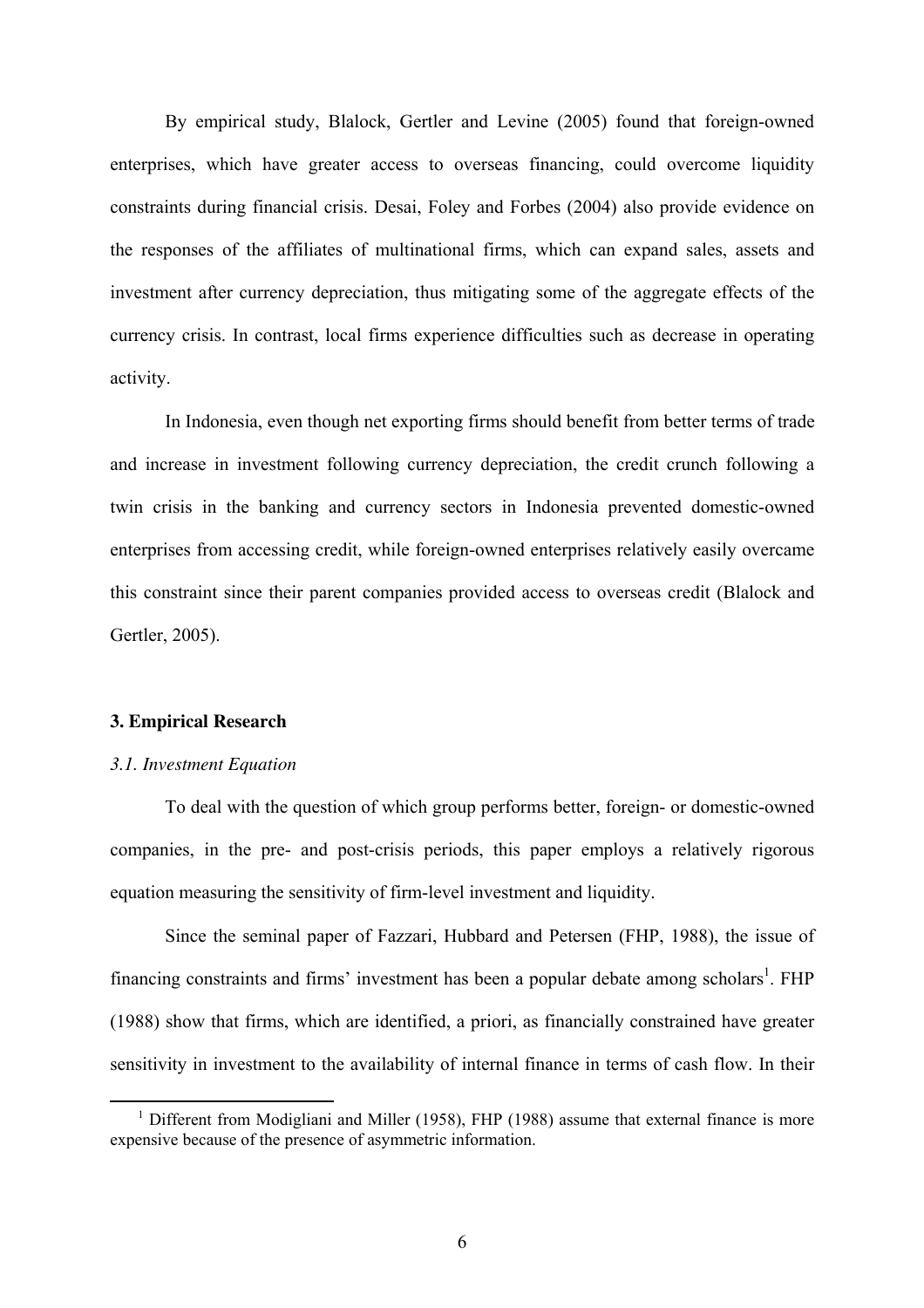proposition of a financing constraint paradigm, they claim that the sensitivity of investment and liquidity is driven by the presence of asymmetric information in a capital market.

This argument is substantially different from the neoclassical perspective on investment such as that of Modigliani and Miller (MM, 1958), who propose the irrelevance of financial structure theory by explaining that financial policy is not applicable to real investment decisions under certain conditions<sup>2</sup>. On the other hand, FHP (1988) propose that the theoretical model of imperfection in capital markets implies that external financing is more costly than internal financing for many firms. Since the degree of asymmetric information and agency costs depends on a firm's characteristics, certain firms may be more sensitive to financial factors than others. In other words, industrial and individual characteristics of the firms become important determinants of investment sensitivity to internal finance (cash flow).

Investment is significantly correlated with proxies for change in net worth or internal funds. In this paper, as in many studies, especially FHP (1988), the effect of financing is measured by the ratio of cash flow to capital stock  $\left(\frac{CF}{K}\right)$ ⎠ ⎞  $\parallel$ ⎝ ⎛ *K CF* . A large body of research has found that investment and cash flow sensitivities are higher for financially constrained firms (FHP, 1998; Chirinko and Kalckreuth, 2002).

To provide empirical evidence, this paper uses the basic equation originally developed by FHP (1988) as follows:

*I = f(Investment opportunities) + g(Internal funds)* 

or

 $\overline{a}$ 

 $2$  In their seminal paper, "Theory of Capital Structure" in 1958, MM assume that a firm's financial structure will not affect its market value in a frictionless capital market: they assume that information is perfect in a capital market.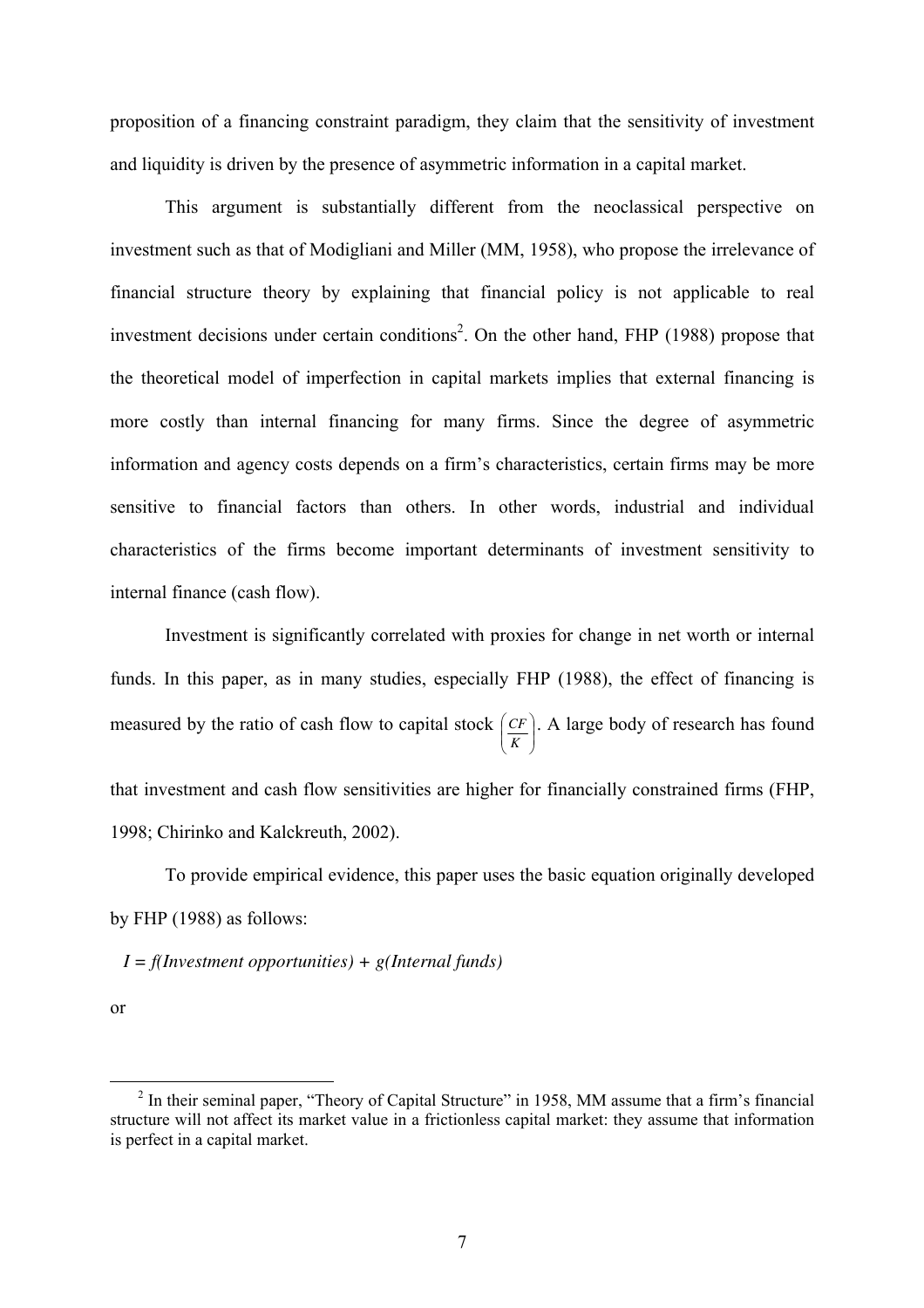(1)

 $\overline{a}$ 

$$
\frac{I_{it}}{K_{it-1}} = f\left(\frac{X_{it}}{K_{it-1}}\right) + g\left(\frac{CF_{it}}{K_{it-1}}\right) + \varepsilon_{it}
$$

where  $I_i$  represents investment in fixed assets for firm *i* during period *t*, *X* represents a vector of variables, and  $\varepsilon$  is an error term for *i* and *t*.

Following FHP (1988), function *g* depends on a firm's internal cash flow (*CF*), which represents the potential sensitivity of investment to fluctuations in available internal finance, after investment opportunities are controlled for through the variable *X*. All variables are divided by the paid-in capital at the beginning of the period  $(K_t)$ .

It is common to categorize the sensitivity of internal capital and investment according to the characteristics of a firm, such as low or high dividend payout rate (FHP, 1998), Keiretsu or independent firms (Hoshi et al., 1991), bond rating (Whited, 1992), and tradable or non-tradable sector (Espanol 2005). Since the interest of this research resides in the question of foreign-owned enterprises, regression was performed for different categories of firm, namely foreign-owned enterprises (hereafter FOE) and domestic-owned enterprises (hereafter  $DOE$ )<sup>3</sup>. This paper categorizes investment into two types, fixed assets as a proxy for long-term investment and inventory as a proxy for short-term investment. To capture the sensitivity of Foreign-owned enterprises and Domestic-owned enterprises, this paper uses equation (2) as follows.

<sup>&</sup>lt;sup>3</sup> For the sake of simplicity, we define a firm with foreign ownership participation as FOE and all other firms as DOE. This definition is to avoid confusion with Multi National Corporations (MNCs). This study is not about MNCs, but firms with majority foreign ownership.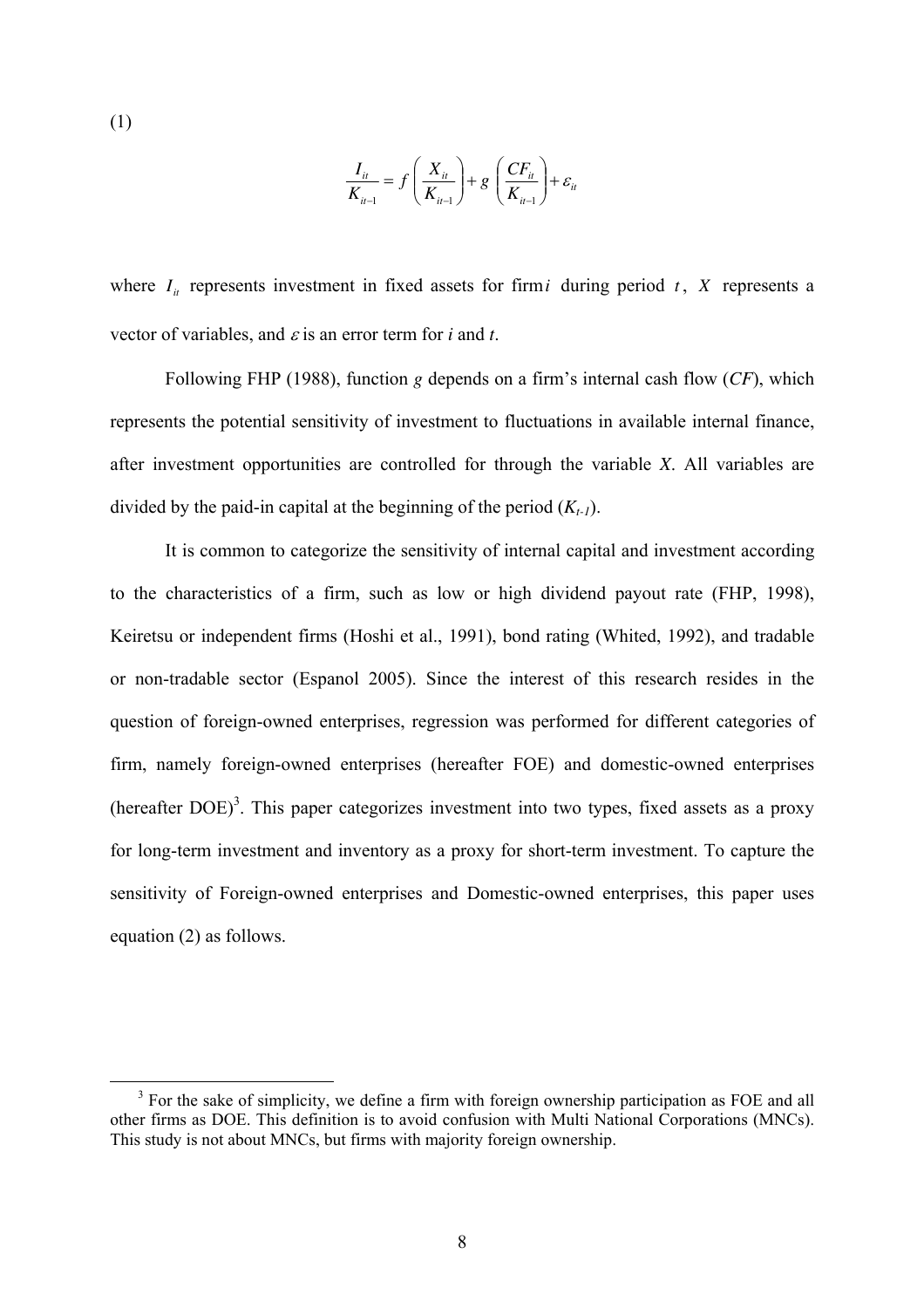$$
\frac{I_{i}}{K_{i-1}} = \alpha_{cfPOE} \left( \frac{CF_{i}}{K_{i-1}} \right) * FOE + \alpha_{cfDOE} \left( \frac{CF_{i}}{K_{i-1}} \right) * DOE + \alpha_{q} TobinQ_{i} + \alpha_{s} \left( \frac{S_{i}}{K_{i-1}} \right) + \alpha_{u} \left( \frac{\Delta W K_{i}}{K_{i-1}} \right) + \alpha_{d} \left( \frac{D_{i}}{K_{i-1}} \right) + \varepsilon_{i}
$$

|     | Fixed assets                                                          |
|-----|-----------------------------------------------------------------------|
|     | Long-term or gross investment $(K_t - K_{t-1})$ and short-            |
|     | term investment (Inventory $_{t}$ – Inventory $_{t-1}$ )              |
|     | Cash flow                                                             |
|     | Tobin's Q (market capitalization deflated by book value)              |
|     | Total sales                                                           |
| $=$ | Change in working capital (current assets – current liabilities)      |
|     | Total debt                                                            |
|     | "1" if a firm has more than 50 percent foreign ownership              |
|     | participation (Foreign-owned enterprises) and "0" for all other firms |
|     | (Domestic-owned enterprises)                                          |
|     | Domestic-owned enterprises                                            |
|     |                                                                       |

#### *3.2 Variables*

#### *3.2.1. Investment*

Firm-level investment is generally considered the combined value of machinery, plants and buildings that are bought by firms for production purposes. Accordingly, this paper uses fixed assets as a proxy for long-term investment. Theoretical prediction estimates that financially constrained firms can be identified and should display a stronger sensitivity of investment to cash flow (FHP, 1988; Chirinko and Kalckreuth, 2002; Bruinshoofd, 2003). In this case, if Foreign-owned enterprises face larger financing constraints than Domestic-owned enterprises, it should be expected that  $\alpha_{cFOE}$  is higher than  $\alpha_{cDOE}$ 

#### *3.2.2. Cash Flow*

In Fazzari, Ferri and Greenberg (2003), we find that in the Keynesian endogenous investment model, if cash flow is insufficient to finance investment, firms take on debt. The

(2)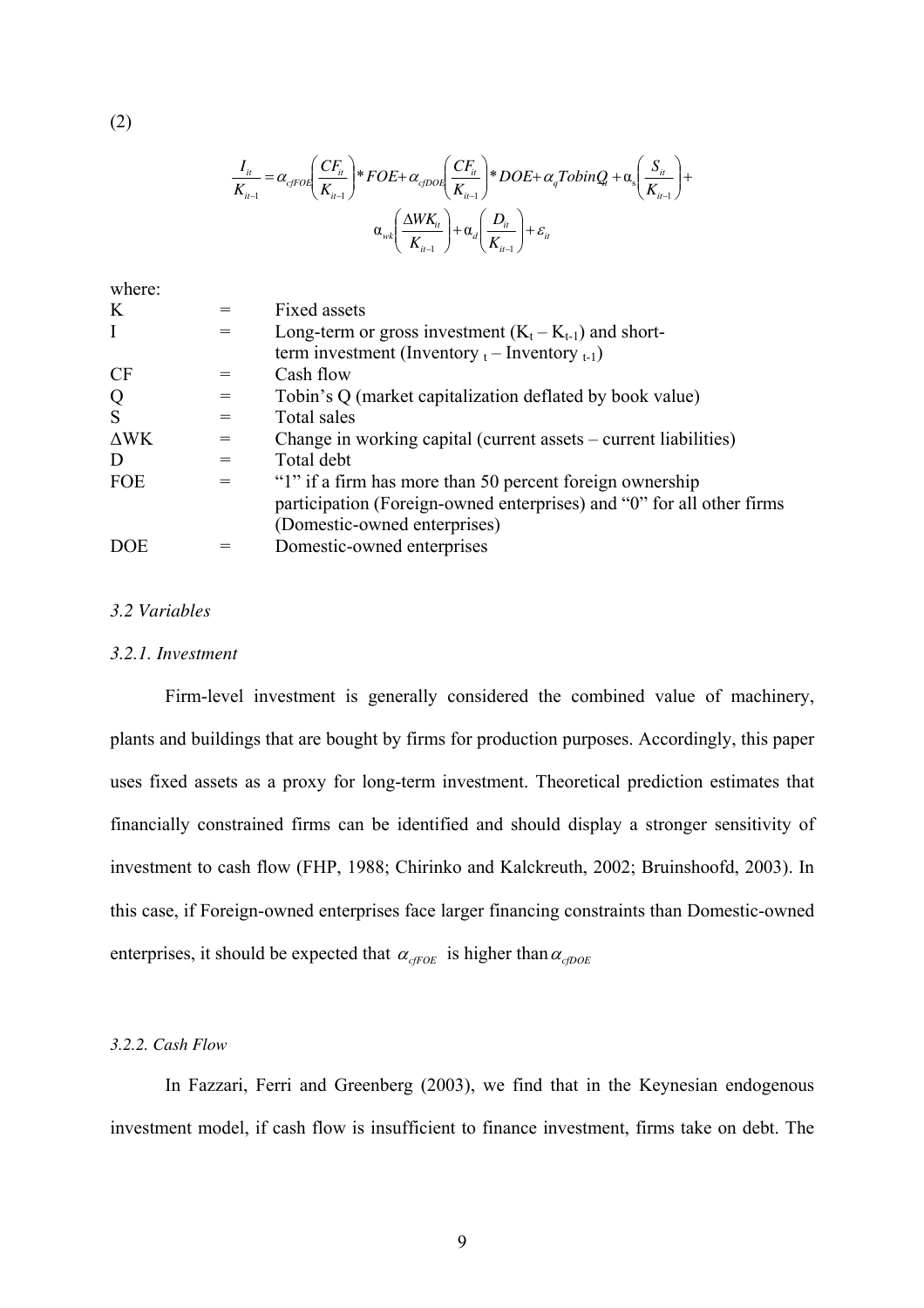implication is that investment activities should be financed primarily by internal finance. In this case, cash flow should be negatively correlated to firm investment.

Recently, a large body of literature suggested that because of information asymmetries and capital market imperfections, corporate investment expenditure is significantly influenced by the internal ability of firms to generate internal cash. This indicates that the firms prefer internal equity rather than external debt, meaning investment is negatively correlated with debt.

#### *3.2.3. Tobin's Q*

Tobin's Q is associated with a firm's market capitalization, reflecting the market anticipation of the profitability of a firm's investment. Tobin's Q is measured by the market value of assets deflated by their book value. In this paper,  $\alpha_q$  is expected to be positive and statistically significant.

#### *3.2.4. Profitability*

In this paper, sales in the previous period are used as a proxy for profitability. Generally it is assumed that profitability will increase with investment. Thus, we expected that profitability would be positive and statistically significant. Profitability is considered to be an indicator of the past and potential future performance of a firm. This is consistent with the sales accelerator model: a higher level of sales will enhance production capacity in order to meet enlarged demand (FHP, 1988).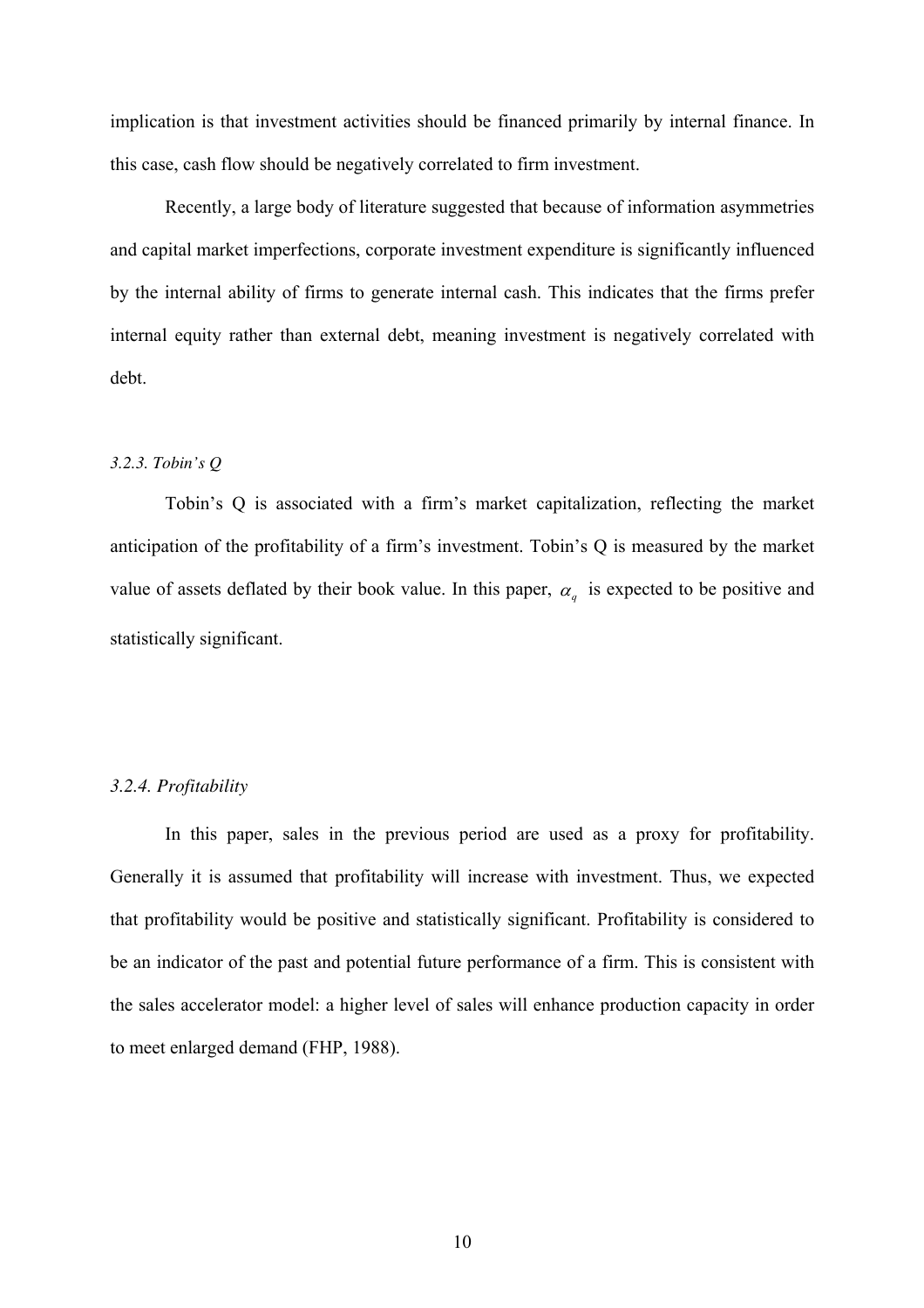#### *3.2.5. Working Capital*

Fazzari and Petersen (1993) describe that working capital is current assets (chiefly accounts receivable, inventory and cash) less current liabilities (primarily accounts payable and short-term debt), and measures the firm's net liquid assets. Due to financing constraint, Fazzari and Petersen (1993) argue that it is costly for firms to change the level of fixed investment, and thus they seek to maintain a stable fixed-investment path, all other things being equal, by adjusting working capital. This argument is comparable with the hypothesis on internal net worth of Bernanke and Gertler (1989).

External finance, if available, may be more costly than internal finance because of transaction costs, agency problems, or asymmetric information. Thus, all other things being equal, when firms choose to decrease (increase) working capital investment, fixed investment should rise (fall).

In this case,  $\alpha_{wk}$  is expected to be negative and statistically significant.

#### *3.2.6. Debt*

There are two opposing theoretical analyses about the relationship between a firm's leverage and cash flow. Trade-off theory suggests a positive relationship (MM, 1958**)**, while pecking order behaviour implies a negative relationship (Myers and Majluf, 1984). Meanwhile, signalling theory suggests that a higher debt ratio can be considered as a signal of improved capacity to finance investment, and hence the relationship between debt and investment is expected to be positive.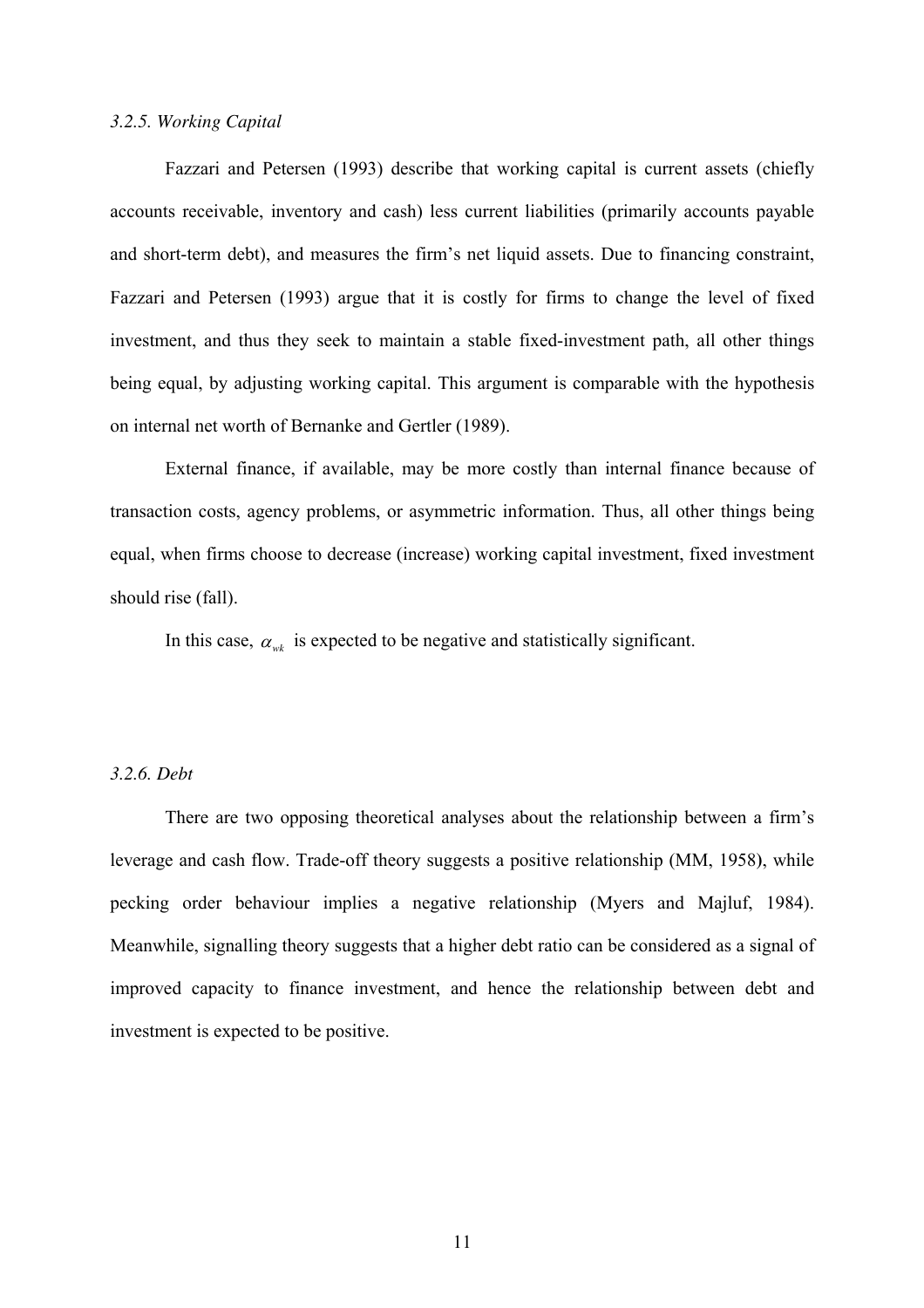#### **4. Data and Results**

#### *4.1. Data set*

For this study, all non-financial listed companies on the Jakarta Stock Exchange (JSX) were included by using yearly accounting data from the JSX database. However, since this database lacks sufficient data, data to complete the data set was obtained from the Indonesian Capital Market Directory (ICMD) provided by ECFIN, a private consulting enterprise.

 Initially, 298 firms were selected. However, since only those firms listed on JSX for at least 5 five consecutives years were to be included, the sample decreased to 234 firms. Furthermore, since from the standard deviation and median, there was wide fluctuation in the data, firms with median of more than 1.5 and standard deviation of more than 11 percent were excluded. Finally, 157 firms in the period 1994 to 2004 were selected as the sample data set in this study.

To split the data set into two different groups for the purpose of this study, degree of foreign participation was used as a proxy for foreign-owned enterprises. "Dominating shareholder" was defined as meaning ownership of more than 50 percent, namely, ownership level that can dominate the decision making of firms.

 Concerning the period for examining the behaviour of the two groups of firms, precrisis was defined as 1994 to 1996 and post-crisis was defined as 1999 to 2004. We excluded the period during the crisis, 1997 and 1998, since it was considered that there would have been many extraordinary events influencing firms. During the period of the crisis, many firms in Indonesia suffered significant financial difficulties.

 For the definition of foreign-owned enterprises and domestic-owned enterprises, data of firm's ownership structure was taken using two proxies: ownership structure in 1996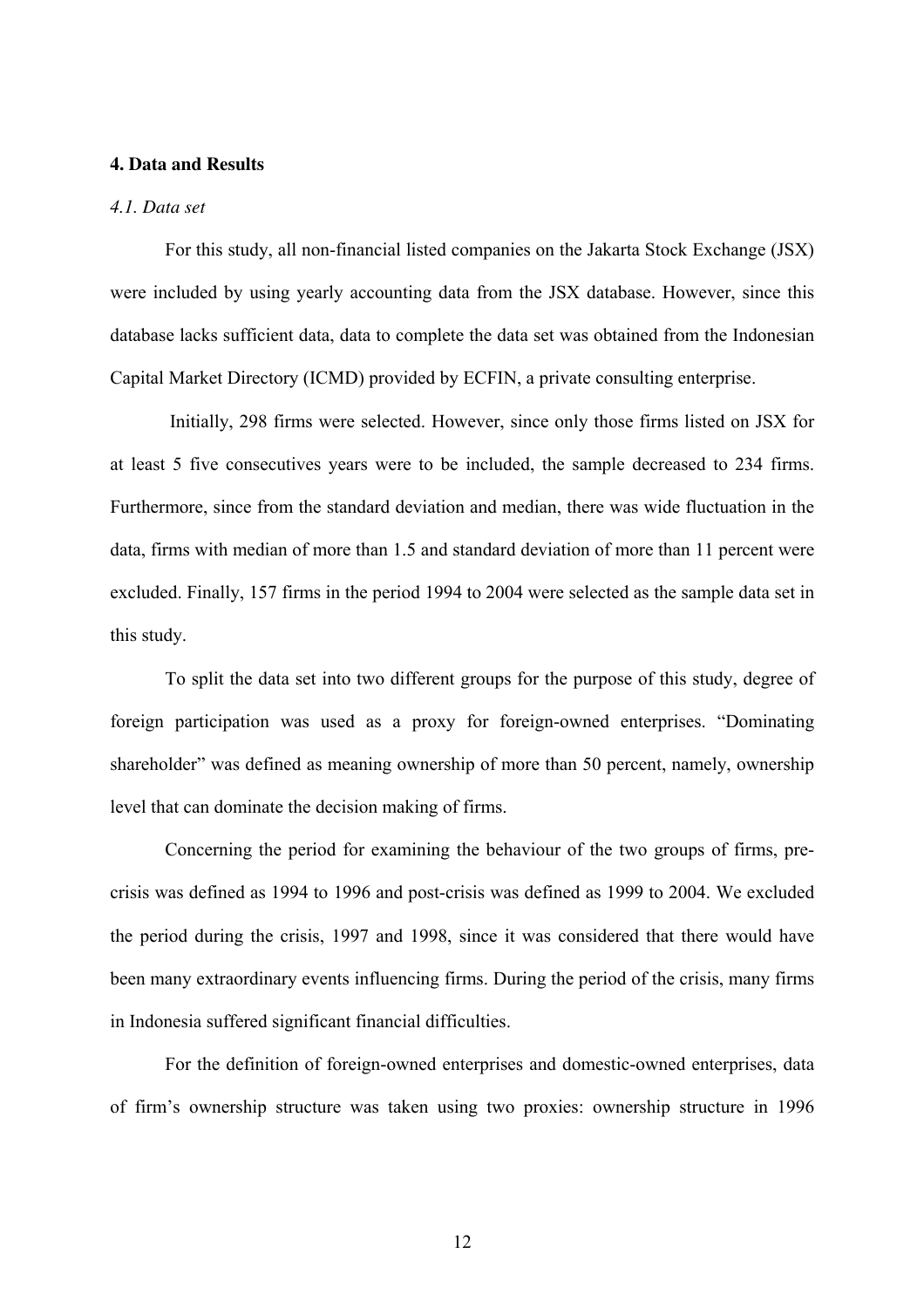representing the pre-crisis period and that in 2003 for the post-crisis period. The distribution of the samples is described as follows (Tables 1 and 2). In the sample data set of 157 firms, 20 were categorized as foreign-owned enterprises and 137 as domestic-owned enterprises. Among foreign-owned enterprises 16 were tradable and 4 were non-tradable firms.

> --------------------------- Table 1 & 2 about here *---------------------------*

#### *4.2. Univariate Analysis*

 $\overline{a}$ 

 Tables 3 and 4 summarize the descriptive statistics for the Foreign-owned enterprises and Domestic-owned enterprises. Mean investment variable data show that Domestic-owned enterprises (0.2753) have a higher investment level than Foreign-owned enterprises (0.0303). Meanwhile, mean inventory was higher for Foreign-owned enterprises (3.8222) than for Domestic-owned enterprises (3.3927). To evaluate significant difference between the two groups of firms, the t-test was performed for the mean, median and variance differences.

There was no significant difference between mean investment of foreign-owned enterprises and that of domestic-owned enterprises. This was also the case for the inventory variable. However, significant differences in the median for both variables was observed<sup>4</sup>, indicating that investment of domestic-owned enterprises was at a higher level than that of foreign-owned enterprises (significant at the 10 percent level), whereas there was no significant difference for the inventory of either group. Meanwhile, testing for difference in variance showed that domestic-owned firm investment was much more volatile than foreignowned firm investment. However, the data indicated no significant difference in variance for inventory between domestic-owned enterprises and foreign-owned enterprises.

<sup>&</sup>lt;sup>4</sup> To test for significant difference of the median, the Wilcoxon Mann-Whitney rank sum test, provided by the STATA statistical software program, was employed.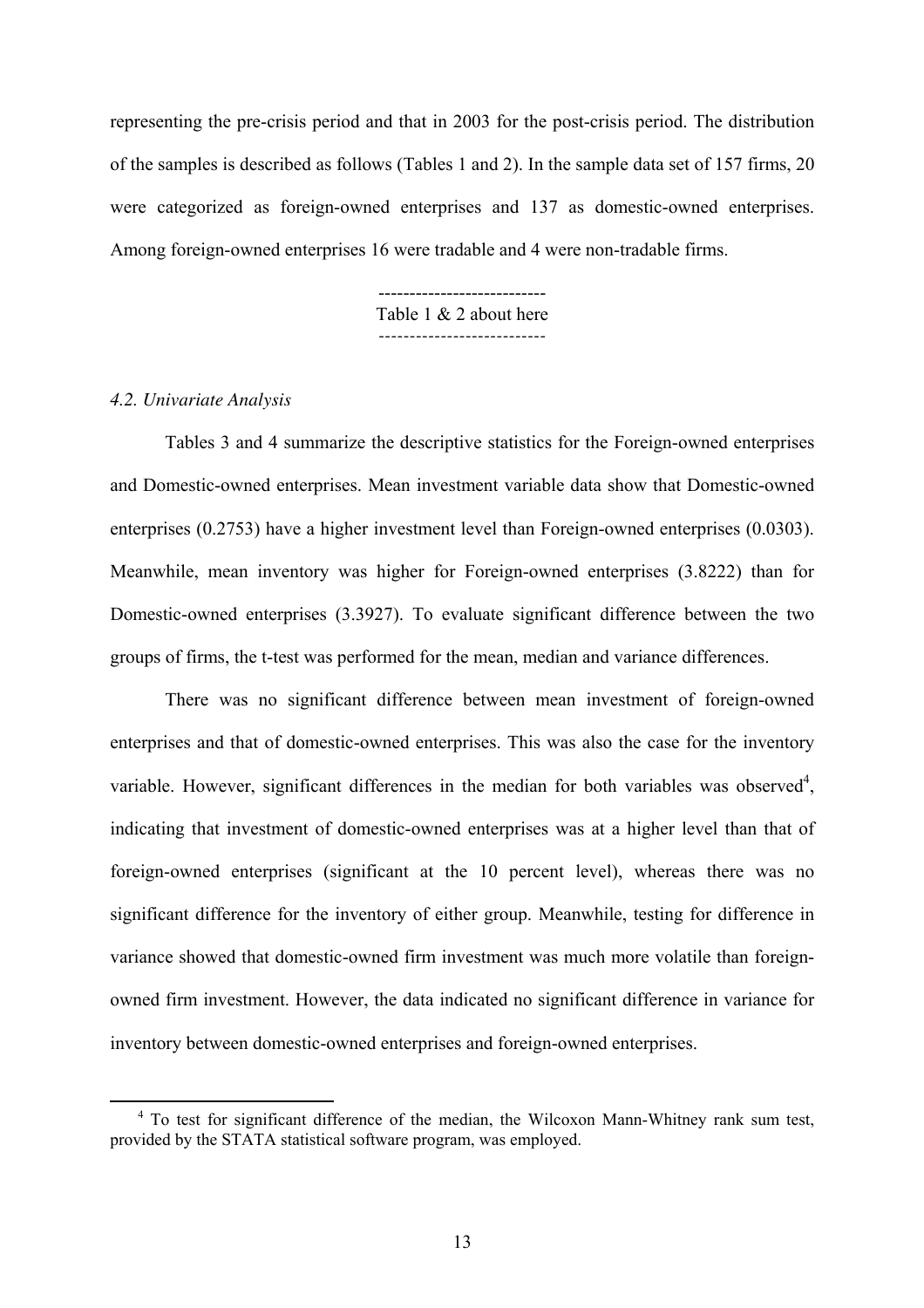Tables 3 and 4 provide descriptive statistics for cash flow. The cash flow of foreignowned enterprises and domestic-owned enterprises seemed comparable. There was no significant difference by t-test for the mean, however, foreign-owned enterprises were indicated to have higher cash flow by t-test for median difference. Variance difference indicated that domestic-owned enterprises were likely to have more volatile cash flow than foreign-owned enterprises.

> ------------------------- Table 3&4 about here --------------------------

Two important observations in the univariate analysis were expected to be sales and debt. Tests for both mean and median differences showed that foreign-owned enterprises had better sales and less debt than domestic-owned enterprises. Test for variance difference showed that foreign-owned enterprises were more stable for both variables than those of domestic-owned enterprises. Thus, it can be concluded that foreign-owned enterprises had better and more stable performance than domestic-owned enterprises.

By univariate analysis, it was rigorously found that domestic-owned enterprises had a greater debt ratio than foreign-owned enterprises. These findings are consistent with those of other previous studies that investment in developing countries mostly is financed by external debt<sup>5</sup>. Moreover, foreign-owned enterprises have less severe problems in both long-term (fixed assets) and short-term (inventory) investment. It is important to note that, by observing the descriptive data, it seemed that foreign-owned enterprises preferred not to outlay in longterm investment. On the other hand, the performance of short-term investment and other

 $\overline{a}$ 

<sup>5</sup> See for example, Pomerleano, 1998, Claessens *et al*., 2000, Booth *et al*., 2001 and Allayannis *et al*., 2003.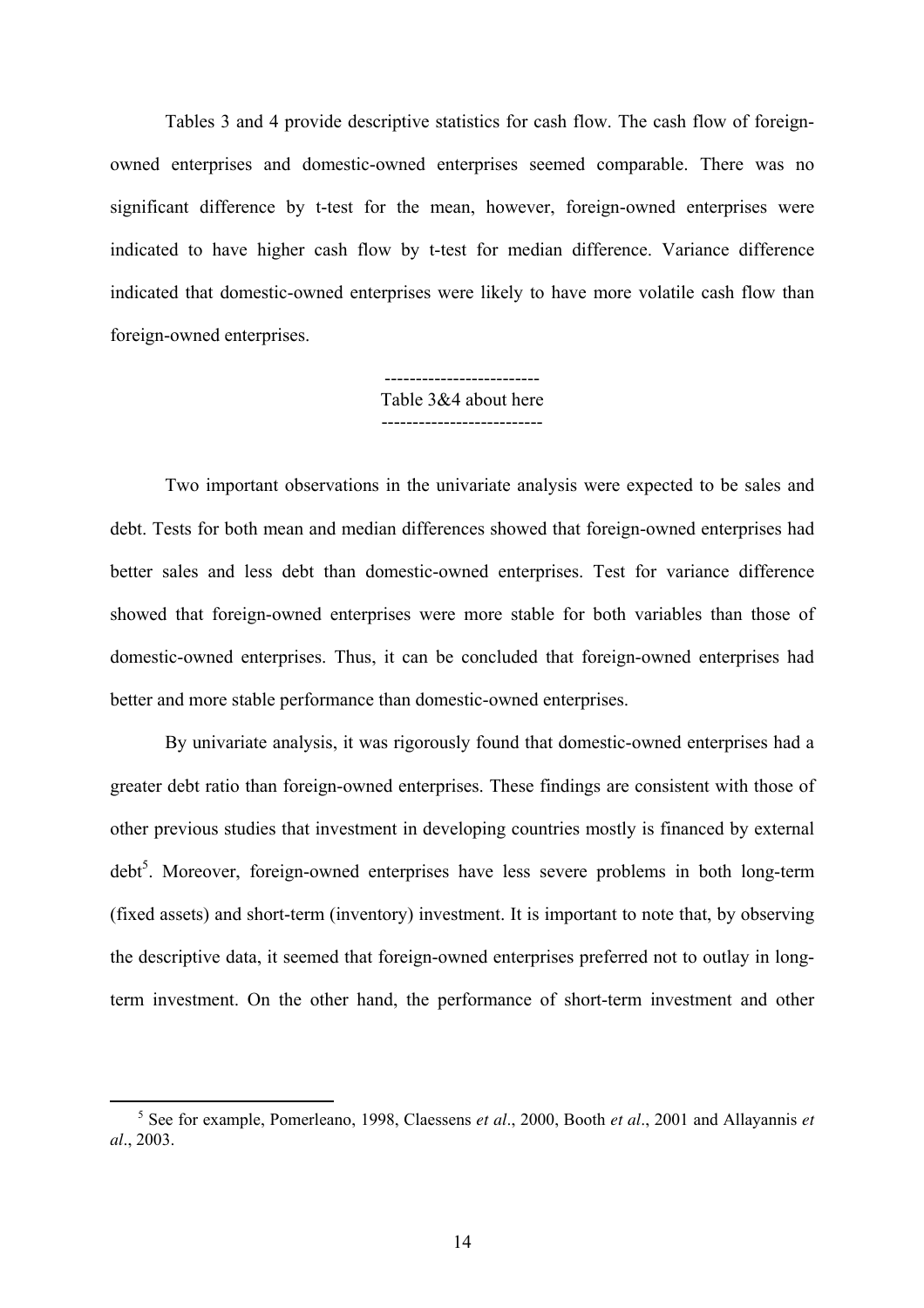measurements, such as working capital and sales, were better for Foreign-owned enterprises than domestic-owned enterprises.

Overall, it should be noted that domestic-owned enterprises had a much higher level of debt compared to domestic-owned enterprises. In terms of firm-level performance, measured by inventory, sales and working capital, foreign-owned enterprises showed better indices than domestic-owned enterprises. However, investment in fixed assets by foreign-owned enterprises was lower than that of domestic-owned enterprises.



Note: FOE is foreign-owned enterprises and DOE is domestic-owned enterprises



Note: FOE is foreign-owned enterprises and DOE is domestic-owned enterprises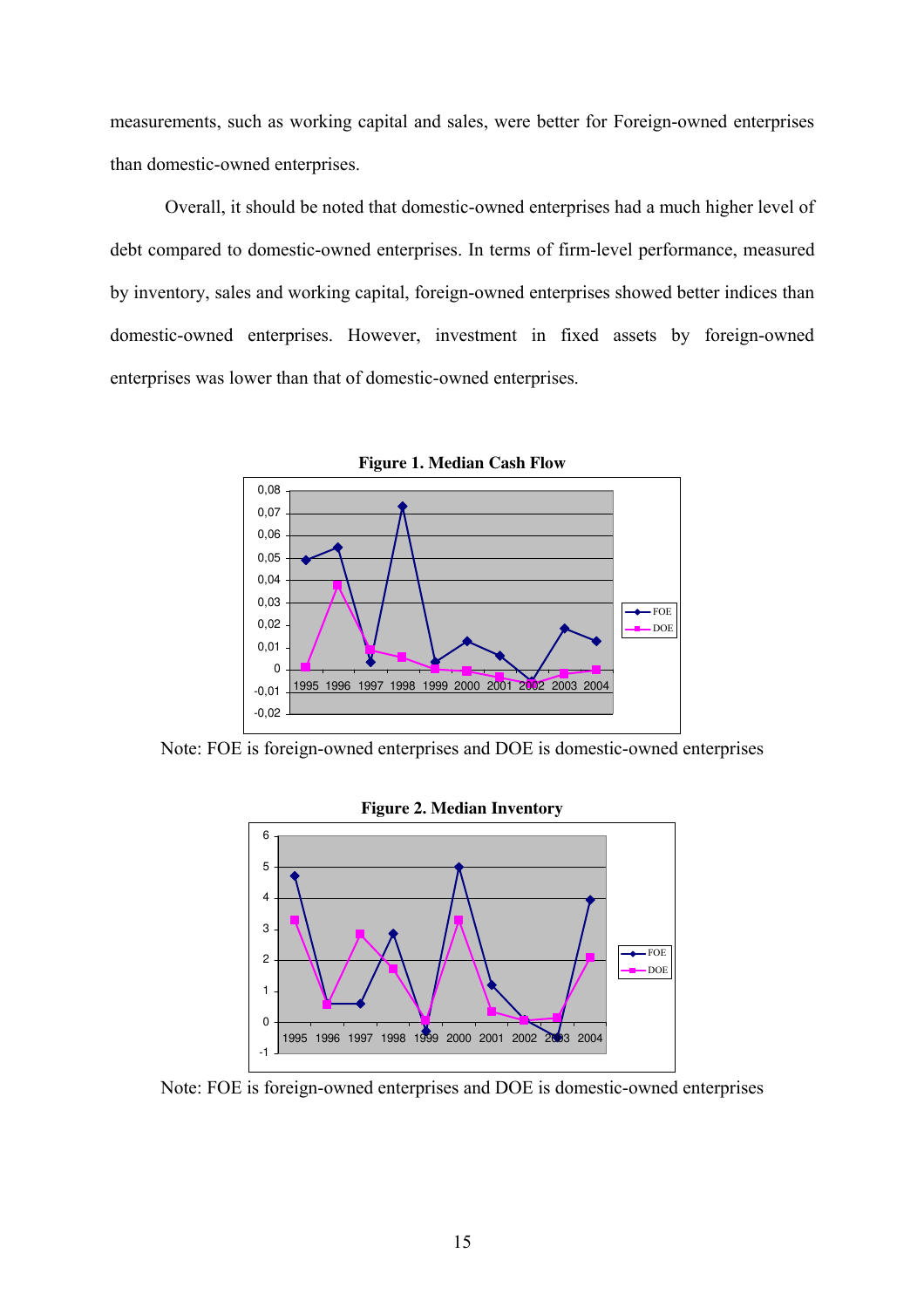

Note: FOE is foreign-owned enterprises and DOE is domestic-owned enterprises

#### *4.3. Multivariate Analysis*

#### *4.3.1. Financing Constraint and Firm Investment*

Three methods were used for regression: (1) Ordinary Least Square (OLS) robust or OLS with correction for heteroscedasticity problem, (2) fixed effect (FE) and random effect (RE) methods. OLS provides basic multivariate correlation embedded in the data, a method much criticized since the estimations do not control for unobservable characteristics that could be biasing the estimated coefficients. The FE method corrects some discrepancies by controlling for some of these unobservable characteristics using dummy variables. However, FE estimation neglects all cross-sectional variation, which is fulfilled by RE estimates.

To decide which method to select, the OLS or FE method, the F-test from the FE method was used. If we could reject the null hypothesis at its traditional value, the FE method would be selected over the OLS method. Secondly, the Breusch and Pagan Lagrangian Multiplier (LM) test was performed to select between the OLS and RE methods. If the LM test rejected the null hypothesis at its traditional value, RE should be selected. And for selecting between FE and RE, the Hausman test was performed. The FE method would be selected if the null hypothesis at its traditional value is rejected.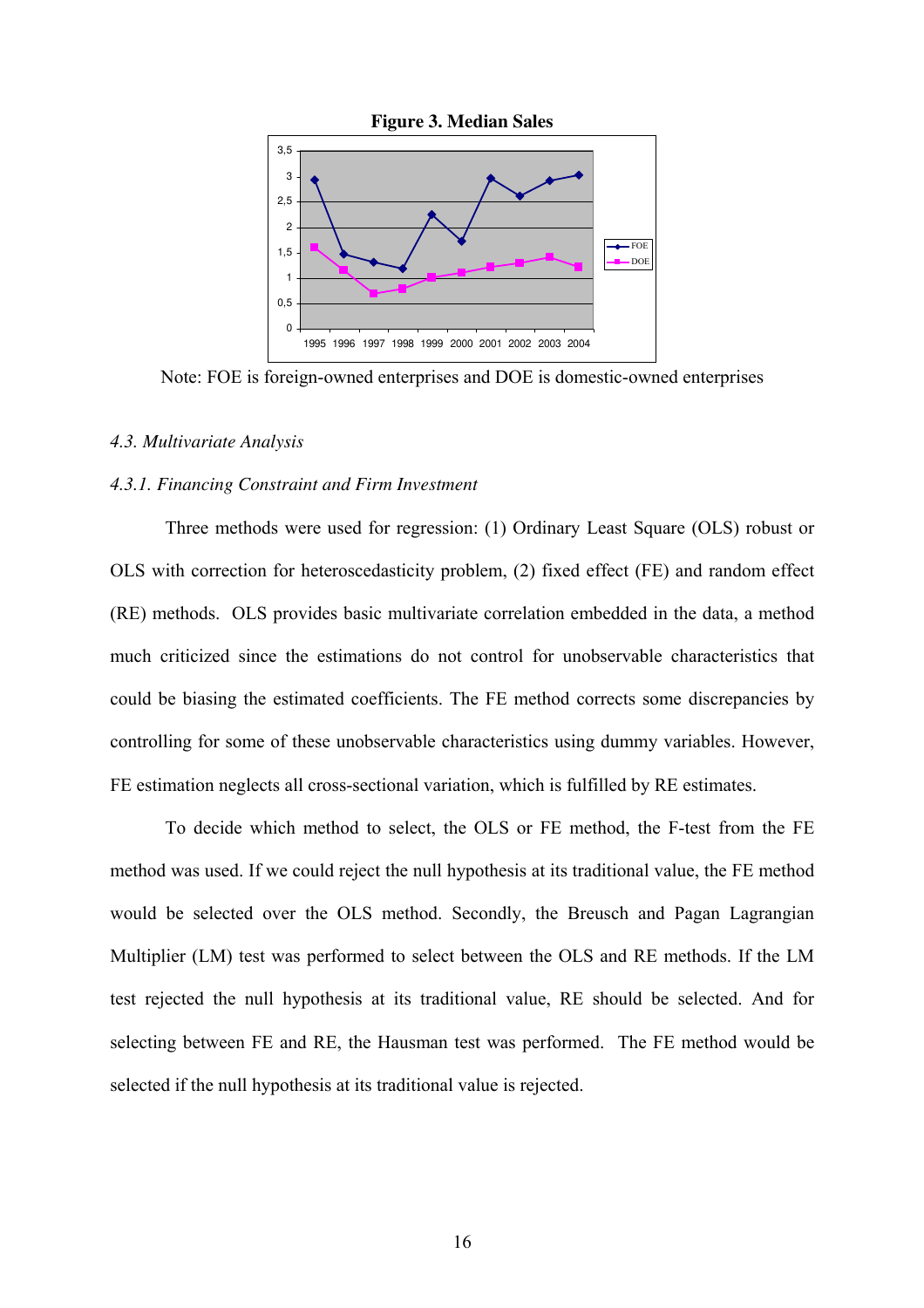Tables 6 and 7 provide the results of baseline regressions. Table 6 shows the regression for investment in both the pre- and post-crisis periods, whereas Table 7 provides the results for inventory. After considering the results of the F-test, LM test and Hausman test, the FE method seemed the most favourable for evaluating investment for the total period.

The findings indicated that for the total period, both foreign-owned enterprises and domestic-owned enterprises, a priori, had no significant financing constraints. The sensitivity relationship between internal cash flow and investment was comparable for both groups. However, it seemed that foreign-owned firm cash flow (-0.0568) was slightly more sensitive to investment than domestic-owned firm cash flow (-0.9104).

Table 6 also shows that investment behaviour of firms listed on JSX is strongly influenced by sales, working capital and debt. Sales and debt are positively and significantly correlated with investment, whereas working capital has a negative correlation. Moreover, debt has a relatively high level of correlation (0.5688) with investment, which could mean that firms have to augment the level of debt to enhance investment.

Table 7 shows that the F-test for the FE method could not reject the null hypothesis, but the LM test showed statistical significance. This means that, *a priori*, the RE method is more favourable than the OLS robust and FE methods.

In terms of inventory or short-term investment, neither foreign-owned enterprises nor domestic-owned enterprises had significant financing constraint in the total period, since the correlation coefficient between internal finance and investment was negative. However, broadly speaking, domestic-owned enterprises had a tendency of higher sensitivity of internal finance than foreign-owned enterprises, which could mean that domestic-owned enterprises have greater problems in internal finance than foreign-owned enterprises. In the case of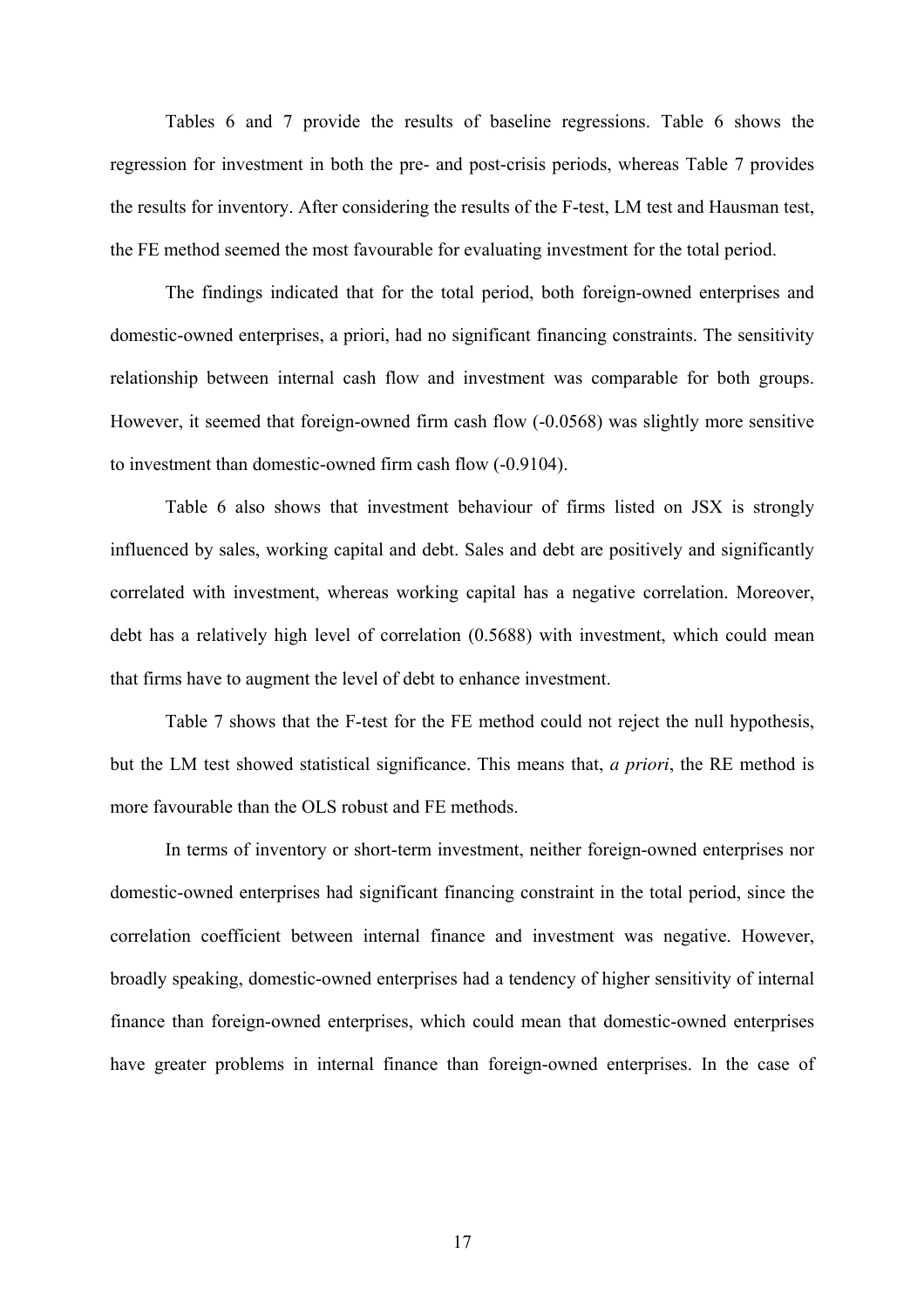domestic-owned enterprises, cash flow was negatively and significantly correlated to inventory, meaning that to maintain inventory firms had to employ internal finance.

Generally, for all the firms, debt was not a significant factor for inventory. Otherwise, sales and working capital were positively and significantly correlated to inventory. This is consistent with the theoretical prediction that inventory is associated with sales: more sales requiring more inventories.

> ---------------------- Table 5 about here ----------------------

> > ----------------- Table 6&7 --------------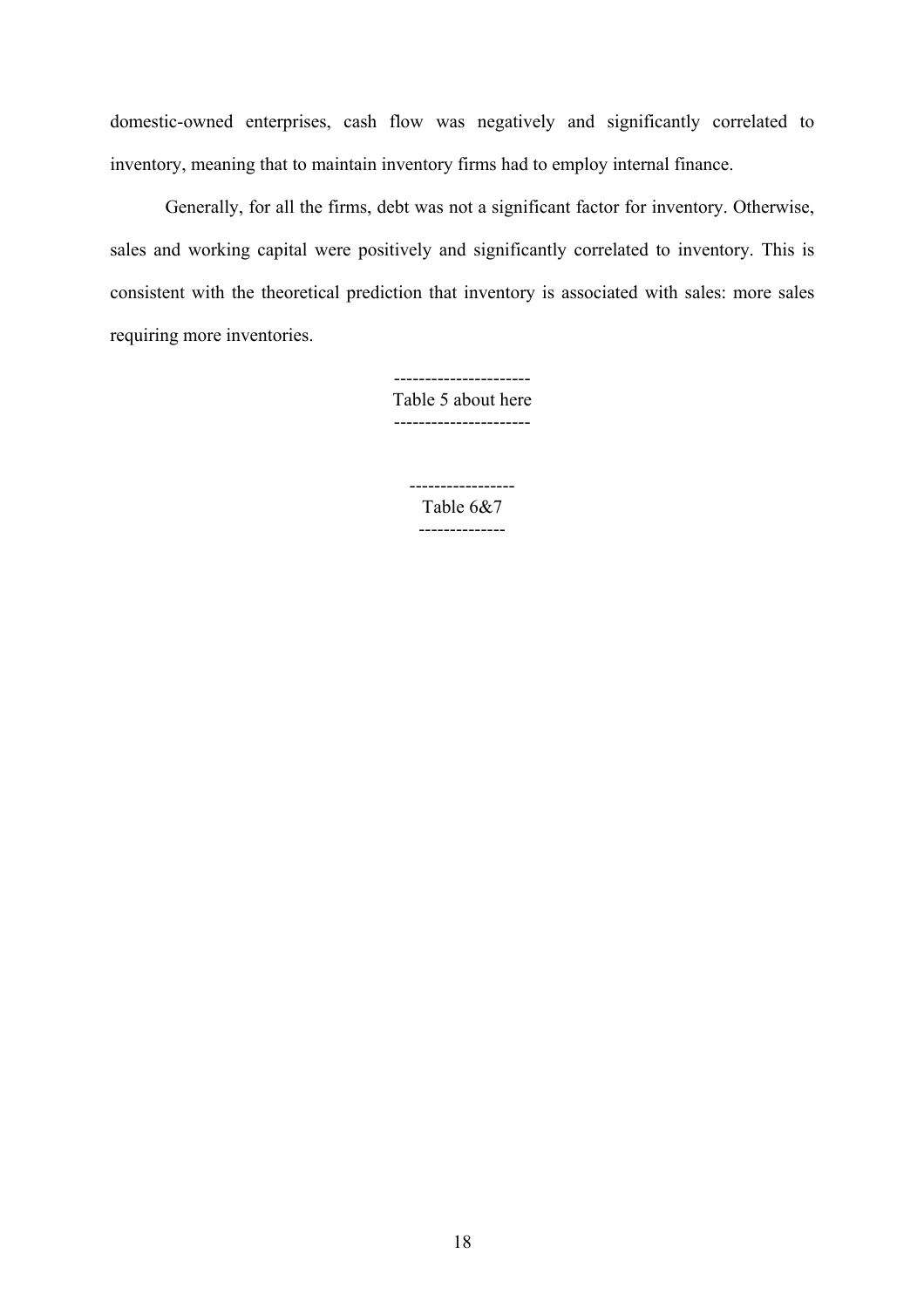#### *4.3.2. Pre- and Post-Crisis Investment Behaviour*

Table 6 shows the results of pre- and post-crisis estimates for investment, whereas Table 7 demonstrates the results for inventory. For Table 6, FE was selected for estimates in the pre- and post-crisis periods. From the results, foreign-owned enterprises seemed to have had no significant financing problems, since the traditional value of the investment-internal finance sensitivity was not significant.

Meanwhile, domestic-owned enterprises had significant negative correlation between cash flow and investment in the pre-crisis period, whereas in the post-crisis period the coefficient turned positive. It seemed that domestic-owned enterprises had no financing constraint in the pre-crisis period, but did in the post-crisis period.

The empirical evidence also showed that in the pre-crisis period, working capital was negatively correlated to investment but debt was positively correlated to investment. It seemed that firms rely much on debt or external finance to support their investment activities. In post-crisis, debt was still correlated positively to investment, but the coefficient (0.3846) was much smaller than that in the pre-crisis period (1.0972). This evidence strongly supports the analysis that in the pre-crisis period, firms in Indonesia were much exposed to external finance.

In the post-crisis period, working capital and sales correlated positively with investment. It seemed that the listed companies tended to prefer internal finance over-external finance to support their investment. To obtain greater profit meant a requirement for more investment, with working capital also associated positively with investment. This concurs with the findings of Fazzari and Petersen (1993) who argue that when there is a shortage of financing for investment, working capital will be firstly employed to support investment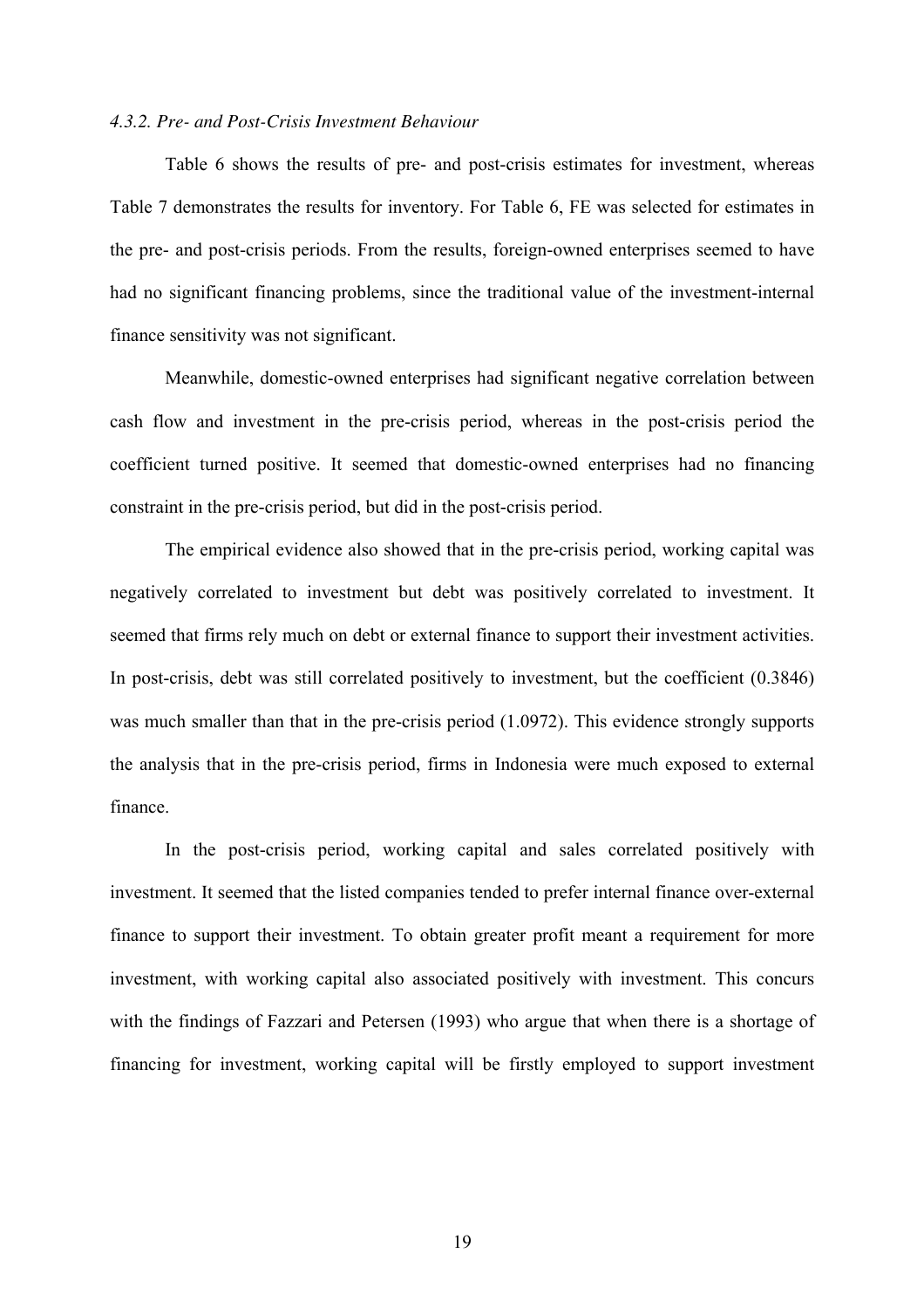activities. In the post-crisis period in Indonesia, since external financing was constrained due to the credit crunch<sup>6</sup>, investment decreased with working capital.

 It is not surprising that debt level positively correlated with investment in the total period, both the pre- and post-crisis periods, in Indonesia. According to many previous studies, most companies in Indonesia and other countries in the South East Asia region were financed by external debts (see for example Claessens et al., 2000). The argument is that since the level of debt was relatively high in the pre-crisis period, firms had to access debt at a high level in the post-crisis period to support their activities at the same level as that in the precrisis period. Furthermore, to repay their high level debt they had to have high level debt also.

 In terms of inventory activities, neither foreign-owned enterprises nor domestic-owned enterprises had any significant problems in internal finance: sales were positively correlated to inventory both in the pre- and post-crisis periods.

#### **5. Conclusion**

-

This paper found that foreign-owned enterprises have lower commitment to long-term investment (fixed assets) compared to domestic-owned enterprises, even though the spending on short-term investment (inventory) was higher than that of domestic-owned enterprises. Foreign-owned enterprises tended to postpone long-term investment commitment in the aftermath of the 1997 financial crisis in Indonesia. More specifically, foreign owners appeared reluctant to spend their budget on financing fixed asset transactions, Indonesia failing to attract foreign investment in such an economic climate.

The findings also demonstrate that compared to domestic-owned enterprises, foreignowned enterprises suffered fewer severe problems due to financial crisis, even though their spending on fixed-asset investment was lower than that of domestic-owned enterprises. This

 $6$  Study of Bank Indonesia shows this evidence of credit crunch. See Juda et al.,  $(2000)$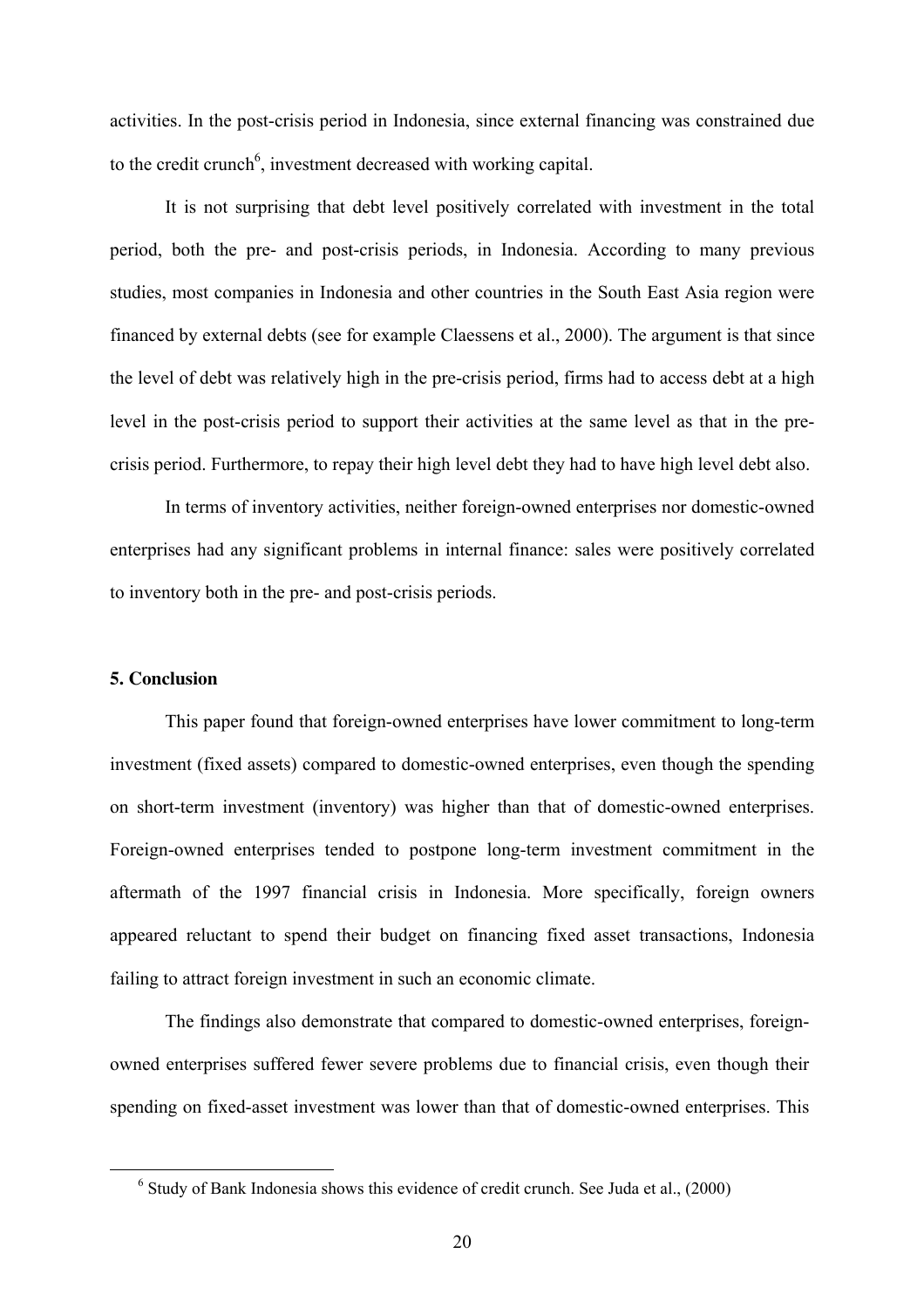may shed light on the reason why foreign-owned enterprises had a more stable level of operations than domestic-owned enterprises. The argument that foreign-owned enterprises performed better operationally is supported by the evidence that foreign-owned enterprises had better performance from working capital and sales than domestic-owned enterprises. Meanwhile, domestic-owned enterprises were much more exposed to external finance or debts than foreign-owned enterprises. Based on this evidence, the tentative conclusion of this study is that foreign-owned enterprises are less financially constrained following financial crisis in Indonesia than domestic-owned ones.

The main contribution of this paper is to provide empirical evidence of the differential behaviour of investment, both long-term and short-term, among Indonesian firms with and without majority foreign ownership participation. This paper also brings an understanding of the relationship of debts, firm profitability and other variables related to investment of firms in financial crisis. For future research, differentiation of other ownership characteristics would be interesting to develop, such as banking and non-banking ownership, family and non-family ownership, state and non-states ownership etc.

#### **References**

- Aguiar, M. 2005. Investment, devaluation, and foreign currency exposure: the case of Mexico, *Journal of Development Economics*, 78/1, 95-113.
- Allayannis, G., G. W. Brown, & L.F. Klapper. (2003). Capital structure and financial risk: evidence from foreign debt use in East Asia. *The Journal of Finance*, 58/6, 2667 – 2710.
- Aitken, B., & A. Harrison (1999). Do domestic firms benefit from FDI? evidence from Venezuela. *American Economic Review,* 89/3, 605 - 618.
- Barney, J. (1991). Firm resources and sustained competitive advantage. *Journal of Management,* 17/1, 99-120.
- Bernanke, B.S., & M. Gertler. (1989). Business fluctuations and the choice between internal and external finance, *American Economic Review*, 79, 14-31.
- Blalock, G., & P.J. Gertler. (2005). Foreign direct investment and externalities: the case for public intervention, in Theodore H. Moran, Edward M. Graham and Magnus Blomström (editors). *Does Foreign Direct Investment Promote Development?* Institute for International Economics, Washington DC, US.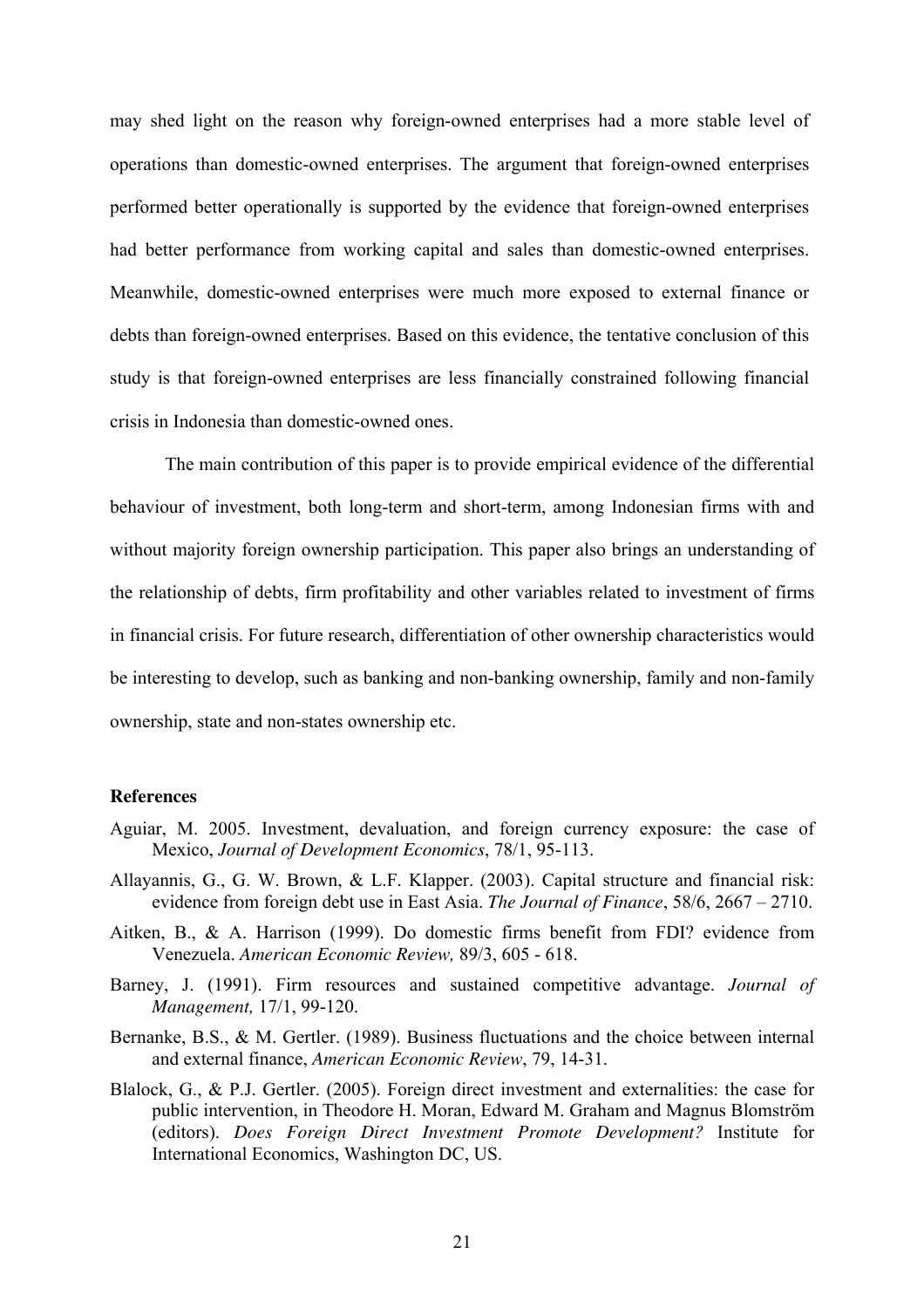- Blalock, G., P.J. Gertler, & D.I. Levine. (2005). Investment following a financial crisis: does foreign ownership matter? *Working Paper*, University of California, Santa Cruz.
- Booth, L., V. Aivazian, A. Demirguc-Kunt, & V. Maksimovic. (2001). Capital structures in developing countries. *The Journal of Finance,* 56/1, 87-130.
- Bruinshoofd, A. (2003). Corporate investment and financing constraints: connections with cash management. *DNB Staff Report,* no.110, De Nederlandsche Bank, The Netherlands.
- Chirinko, R. S., & U. von Kalckreuth. (2002). Further evidence on the relationship between firm investment and financial status. *Discussion paper,* 28/02, Economic Research Centre of the Deutsche Bundesbank, Frankfurt, Germany.
- Claessens, S., S. Djankov, & L. H.P. Lang. (2000). The separation of ownership and control in East Asian corporations. *Journal of Financial Economics*, 58/2, 82-112.
- Claessens, S., S. Djankov, & L. C. Xu. (2000). Corporate performance in the East Asian financial crisis. *The World Bank Research Observer*, 15/1, 23-46.
- Doms, M.E. & J.B. Jensen. (1998). Comparing wages, skills, and productivity between domestically and foreign-owned manufacturing establishments in the United States, in R. Baldwin, R. Lipsey and J.D. Richardson (eds.), *Geography and Ownership as Bases for Economic Accounting*, Chicago: Chicago University Press, 235-255.
- Desai, M.A., C.F.Foley, & K.J. Forbes. (2004). Financial constraints and growth: multinational and local firm responses to currency crisis. *Working Paper,* Harvard Business School, US.
- Forbes, K.J. (2002). How do large depreciations affect firm performance? *IMF Staff Paper*, 49/Special Issue.
- Fazzari, S.M., & B.C. Petersen. (1993). Working capital and fixed investment: New Evidence on Financing Constraints. *The RAND Journal of Economics*, 24/3, 328-342.
- Fazzari, S.M., G.R. Hubbard, & B. C. Petersen. (1988). Financing constraints and corporate investment. *Brookings Papers on Economic Activity,* 1, 141-195.
- Fazzari, S.M, P. Ferri, & E. Greenberg. (2003). Cash flow, investment, and Keynes-Minsky cycles. *Working Paper*, Washington University in St. Louis (USA).
- Haddad, M., & A. Harrison. (1993). Are there positive spill-overs from foreign direct investment? evidence from panel data for Morocco. *Journal of Development Economics,*  42, 51-74.
- Hoshi, T., A. Kashyap, & D. Scharfstein. (1991). Corporate structure, liquidity, and investment: evidence from Japanese industrial groups. *The Quarterly Journal of Economics,* 106/1, 33-60.
- Kimura, F., & K. Kiyota. (2004). Foreign-owned versus domestically-owned firms: economic performance in Japan. *Discussion Paper* No. 506, Research Seminar in International Economics, School of Public Policy, The University of Michigan, US.
- Lee, K., & C.Y. Kwok. (1988). Multinational corporations vs. domestic corporations: international environmental factors and determinants of capital structure. *Journal of International Business Studies*, 19, 195–217.
- Modigliani, F., & M. Miller. (1958). The cost of capital, corporation finance and the theory of investment. *The American Economic Review,* 48, 261-297.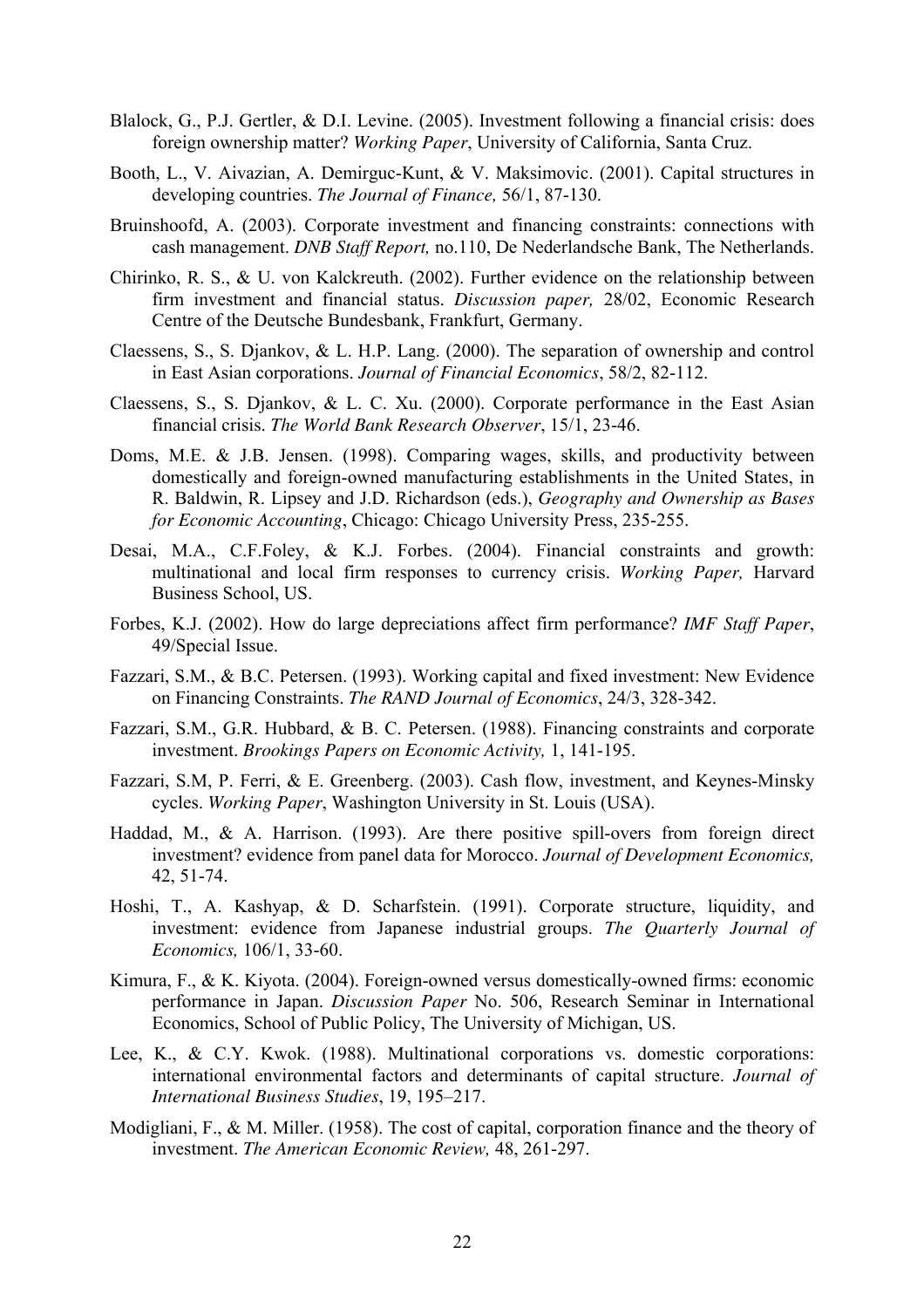- Myers, S., & N.S. Majluf. (1984). Corporate financing and investment decisions when firms have information that investors do not have. *Journal of Financial Economics*, 13, 187- 221**.**
- Pfaffermayr, M., & B. Christian. (2000). Why foreign-owned firms are different: a conceptual framework and empirical evidence for Austria, in: Jungnickel (ed.). *Foreign-Owned Firms - Are They Different?* Palgrave Macmillan, Houndmills, 13-57.
- Pomerleano, M. (1998). The East Asia crisis and corporate finances: the untold story. *Working Paper*, World Bank.
- Rumelt, R.P., D. Schendel, & D.J. Teece. (1991). Strategic management and economics. *Strategic Management Journal*, 12, 5-29.
- Sinha R. (1993). Foreign participation and technical efficiency in Indian industry. *Applied Economics*, 25, 583-588.
- Wernerfelt B. (1984). A resource-based view of the firm. *Strategic Management Journal,* 5, 171-180.
- Whited, T. (1992). Debt, liquidity constraints, and corporate investment: evidence from panel data. *Journal of Finance*, 47, 1425-1459.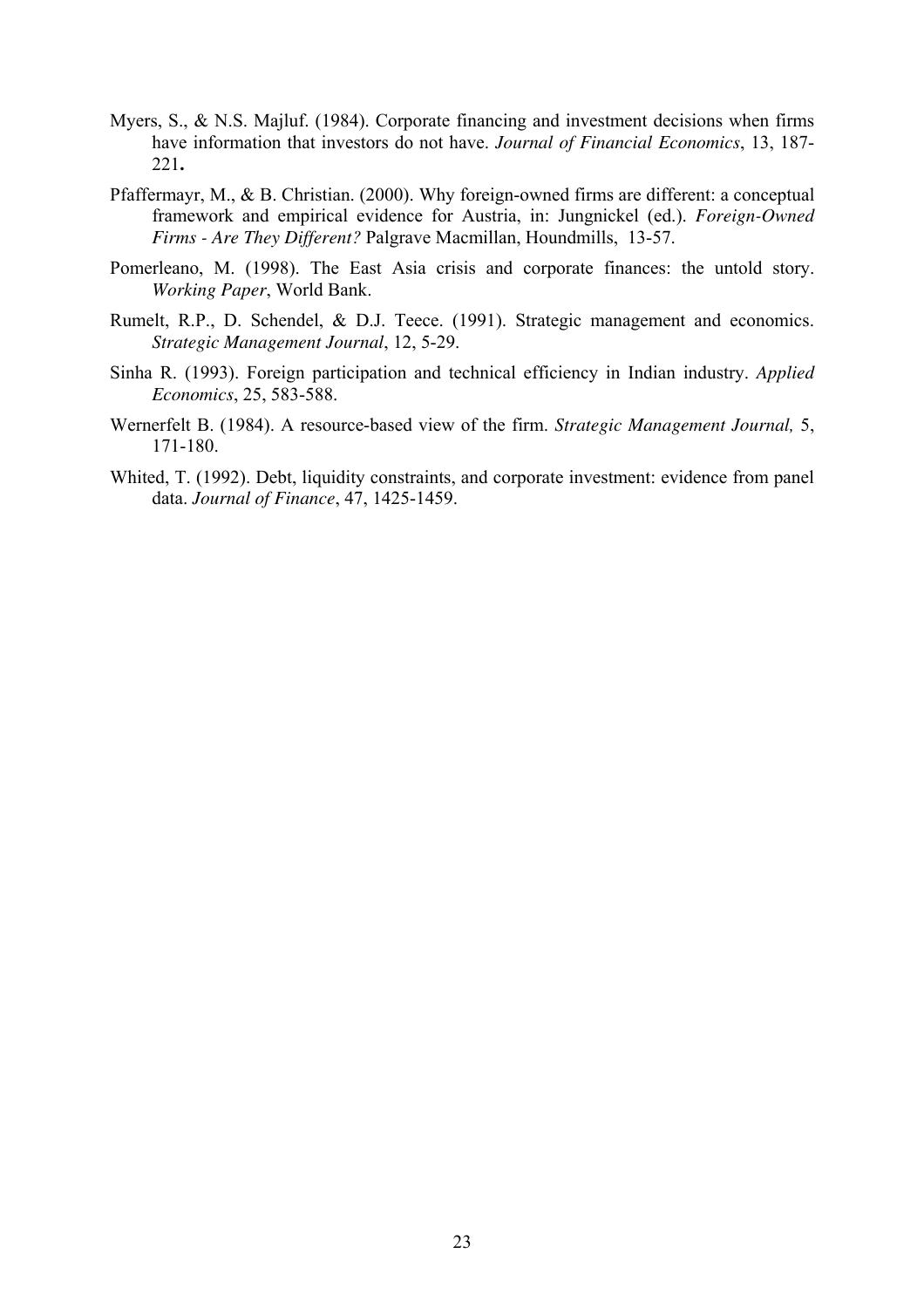| <b>Table 1. Sample Distribution</b> |              |                       |               |  |  |  |  |  |  |  |  |  |  |
|-------------------------------------|--------------|-----------------------|---------------|--|--|--|--|--|--|--|--|--|--|
| Firm type                           |              | Tradable Non-tradable | <i>Sample</i> |  |  |  |  |  |  |  |  |  |  |
| All companies                       | 110          |                       |               |  |  |  |  |  |  |  |  |  |  |
| Foreign-owned firm (FOF)            | $\mathsf{h}$ |                       |               |  |  |  |  |  |  |  |  |  |  |
| Domestic-owned firm (DOF)           | 94           |                       |               |  |  |  |  |  |  |  |  |  |  |

| <b>Table 2. Distribution by Sector</b>     |    |                |  |  |  |  |  |  |  |  |
|--------------------------------------------|----|----------------|--|--|--|--|--|--|--|--|
| <b>Sector</b>                              |    | <i>FOE DOE</i> |  |  |  |  |  |  |  |  |
| Agriculture                                |    |                |  |  |  |  |  |  |  |  |
| Mining                                     | 3  |                |  |  |  |  |  |  |  |  |
| Basic industry & chemical                  |    | 41             |  |  |  |  |  |  |  |  |
| Miscellaneous industry                     |    | 23             |  |  |  |  |  |  |  |  |
| Consumer good industry                     | 5  | 19             |  |  |  |  |  |  |  |  |
| Property, real estate $&$ building         |    |                |  |  |  |  |  |  |  |  |
| construction                               |    |                |  |  |  |  |  |  |  |  |
| Infrastructure, utilities & transportation |    | 12             |  |  |  |  |  |  |  |  |
| Trade, service & investment                | 2  | 28             |  |  |  |  |  |  |  |  |
| Total                                      | 20 | 137            |  |  |  |  |  |  |  |  |

## **Table 3. Summary of Descriptive Statistics (FOE)**

| Variables  |         | Mean   | Std. Dev. | Min        | Max           | Observations      |
|------------|---------|--------|-----------|------------|---------------|-------------------|
|            |         |        |           |            |               |                   |
| Investment | overall | 0,0303 | 0,4815    | $-0,7822$  | 3,2691        | $N =$<br>192      |
|            | between |        | 0,5005    | $-0,7236$  | 3,2691        | 111<br>$n =$      |
|            | within  |        | 0,2804    | $-0,6529$  | 1,9105        | $T-bar = 1.72973$ |
|            |         |        |           |            |               |                   |
| Inventory  | overall | 3,8222 | 10,0550   | $-14,7943$ | 57,0464       | $N =$<br>192      |
|            | between |        | 10,7253   | $-13,2860$ | 57,0464       | $n =$<br>111      |
|            | within  |        | 5,5337    | $-19,4154$ | 34,0598       | $T-bar = 1.72973$ |
|            |         |        |           |            |               |                   |
| Cash Flow  | overall | 0,0424 | 0,2313    | $-0,9087$  | 1,3127        | $N =$<br>192      |
|            | between |        | 0,2483    | $-0,9087$  | 0,8123        | 111<br>$n =$      |
|            | within  |        | 0,1280    | $-0,5766$  | 1,1925        | $T-bar = 1.72973$ |
|            |         |        |           |            |               |                   |
| Tobin Q    | overall | 0,7891 | 6,2062    | $-74,5800$ | $23,2179$ N = | 192               |
|            | between |        | 7,4226    | $-74,5800$ | 15,2752       | $n =$<br>111      |
|            | within  |        | 2,3290    | $-17,9297$ | 19,8480       | $T-bar = 1.72973$ |
|            |         |        |           |            |               |                   |
| Sales      | overall | 2,3990 | 1,8443    | 0,1046     | 7,9696        | $N =$<br>192      |
|            | between |        | 1,9229    | 0,2613     | 7,9696        | 111<br>$n =$      |
|            | within  |        | 0,5701    | $-0,0939$  | 4,5232        | $T-bar = 1.72973$ |
|            |         |        |           |            |               |                   |
| Working    | overall | 0,0956 | 0,5820    | $-2,0492$  | 2,8503        | $N =$<br>192      |
| capital    |         |        |           |            |               |                   |
|            | between |        | 0,6106    | $-2,0492$  | 2,8503        | 111<br>$n =$      |
|            | within  |        | 0,3473    | $-1,6232$  | 1,8838        | $T-bar = 1.72973$ |
| Debt       | overall | 1,3860 | 0,9848    | 0,1160     | 6,2506        | $N =$<br>192      |
|            | between |        | 0,8771    | 0,1160     | 3,5212        | 111<br>$n =$      |
|            | within  |        | 0,4503    | $-0,6482$  | 4,1154        | $T-bar = 1.72973$ |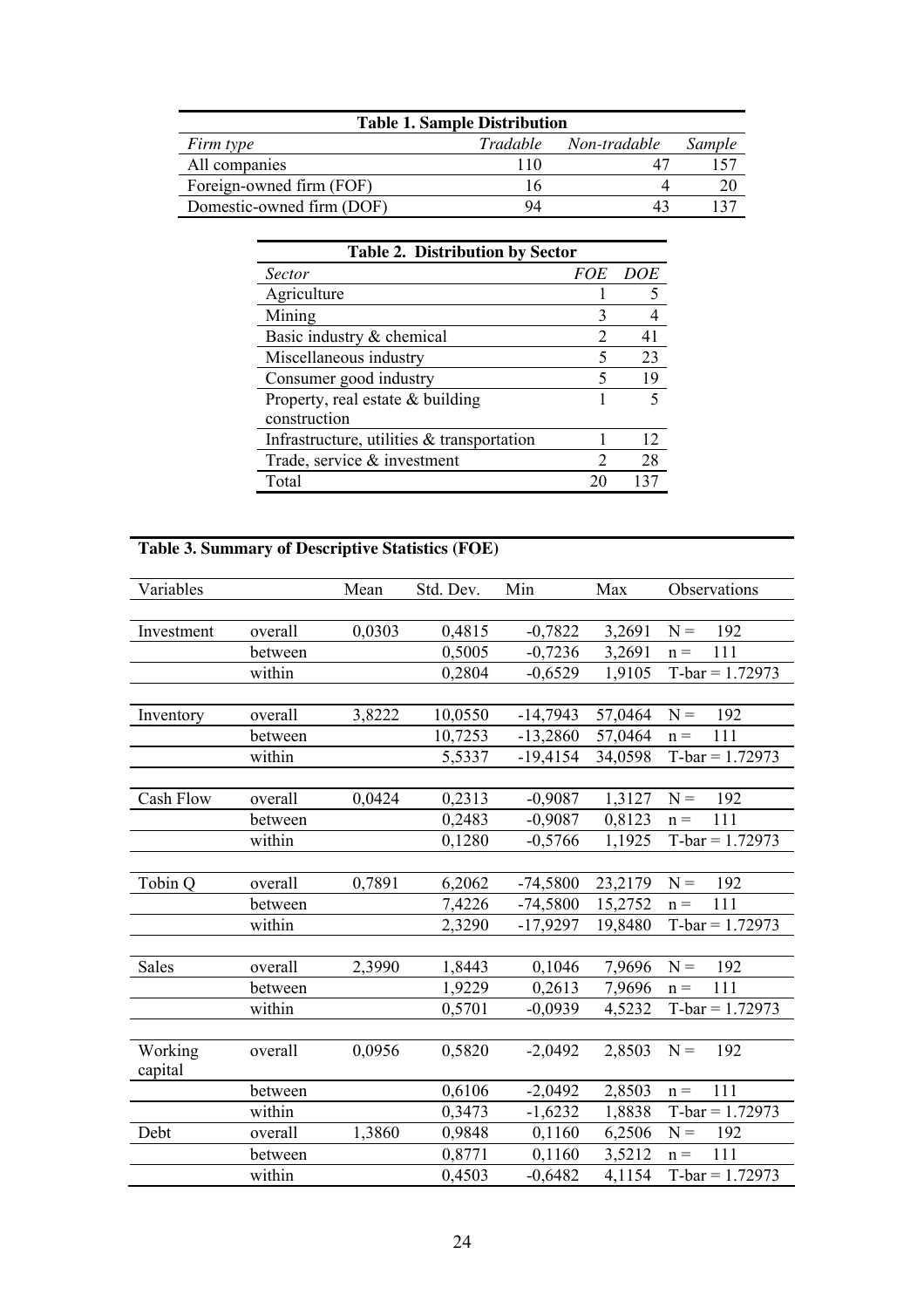| Variables              | Mean    | Std. Dev. | Min     | Max        | <b>Observations</b> |                   |
|------------------------|---------|-----------|---------|------------|---------------------|-------------------|
|                        |         |           |         |            |                     |                   |
| Investment             | overall | 0,2753    | 2,7894  | $-0,9612$  | 62,1890             | $N =$<br>1250     |
|                        | between |           | 2,5614  | $-0,9612$  | 46,5678             | 694<br>$n =$      |
|                        | within  |           | 1,9489  | $-6,4943$  | 56,2701             | $T-bar = 1.80115$ |
|                        |         |           |         |            |                     |                   |
| Inventory              | overall | 3,3927    | 10,9538 | $-35,5681$ | 68,4024             | 1250<br>$N =$     |
|                        | between |           | 8,8598  | $-35,5681$ | 68,4024             | 694<br>$n =$      |
|                        | within  |           | 8,0264  | $-43,3258$ | 58,6125             | $T-bar = 1.80115$ |
|                        |         |           |         |            |                     |                   |
| Cash Flow              | overall | 0,0480    | 0,4779  | $-5,0614$  | 7,8443              | 1250<br>$N =$     |
|                        | between |           | 0,4007  | $-1,8307$  | 6,6026              | 694<br>$n =$      |
|                        | within  |           | 0,3575  | $-4,4943$  | 7,0794              | $T-bar = 1.80115$ |
|                        |         |           |         |            |                     |                   |
| Tobin Q                | overall | 0,9941    | 3,2281  | $-56,8902$ | 32,0961             | $N =$<br>1249     |
|                        | between |           | 2,3383  | $-14,0412$ | 32,0961             | $n =$<br>694      |
|                        | within  |           | 2,5642  | $-50,0456$ | 25,2715             | $T-bar = 1.79971$ |
|                        |         |           |         |            |                     |                   |
| <b>Sales</b>           | overall | 2,0031    | 2,8815  | 0,0147     | 38,9956             | $N =$<br>1250     |
|                        | between |           | 2,4157  | 0,0147     | 38,9956             | 694<br>$n =$      |
|                        | within  |           | 1,6502  | $-4,3478$  | 32,3916             | $T-bar = 1.80115$ |
|                        |         |           |         |            |                     |                   |
| <b>Working Capital</b> | overall | $-0,0018$ | 1,4556  | $-18,2008$ | 17,4635             | $N =$<br>1250     |
|                        | between |           | 1,4713  | $-13,1026$ | 17,4635             | $n =$<br>694      |
|                        | within  |           | 0,9300  | $-16,3273$ | 12,0002             | $T-bar = 1.80115$ |
|                        |         |           |         |            |                     |                   |
| Debt                   | overall | 2,0059    | 3,0705  | 0,0526     | 47,3772             | $N =$<br>1250     |
|                        | between |           | 2,7761  | 0,0526     | 37,2297             | $n =$<br>694      |
|                        | within  |           | 1,9835  | $-4,8505$  | 43,9390             | $T-bar = 1.80115$ |

### **Table 6.4. Summary of Descriptive Statistics (DOE)**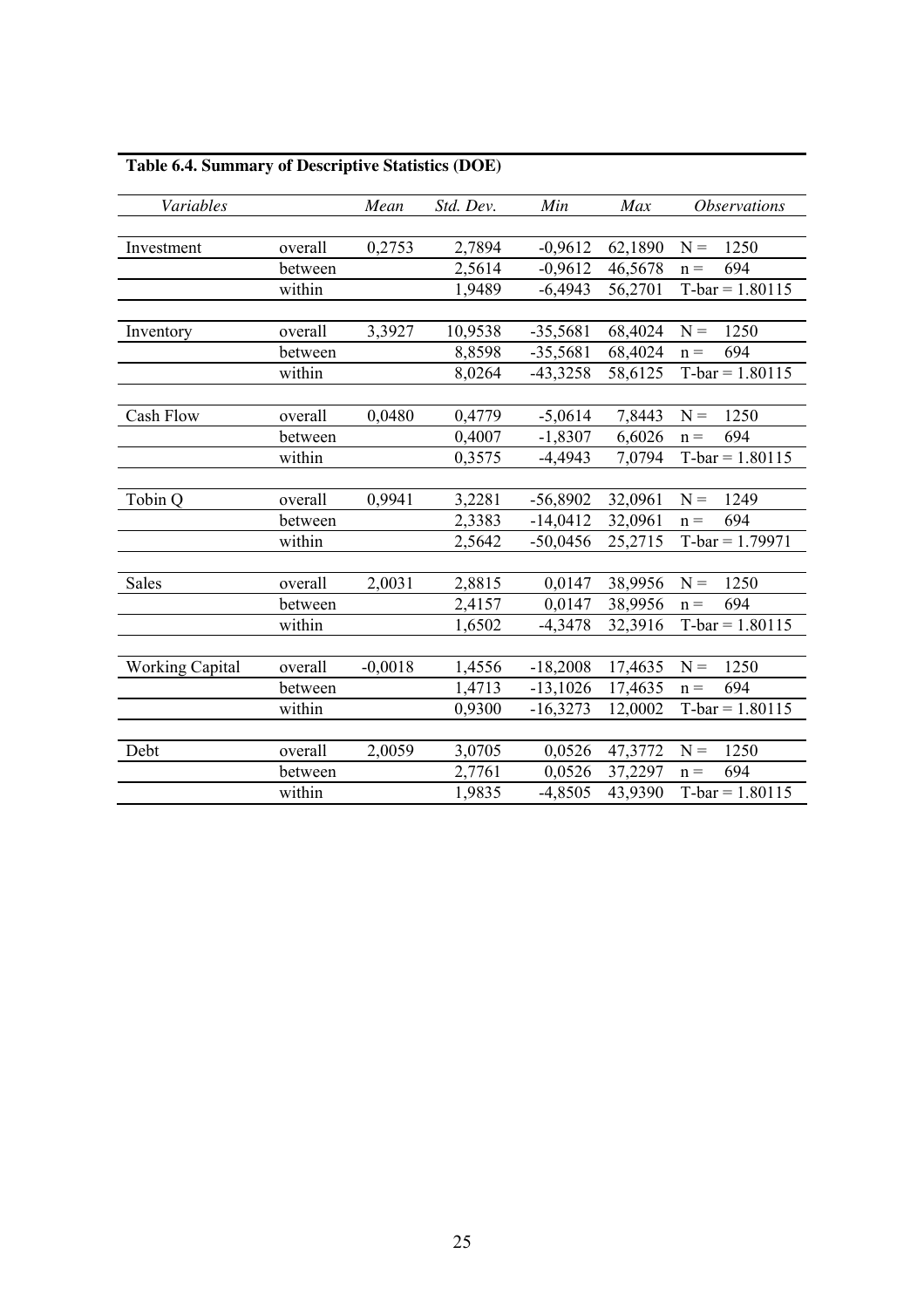### **Table 5. Summary of Tests of Significant Differences**

| Variable           | Mean diff |        | Median diff |       | Variance diff |
|--------------------|-----------|--------|-------------|-------|---------------|
| Investment         | 1.2140    |        | 1.802       | *     | ***           |
|                    |           |        |             |       |               |
| Inventory          | $-0.5112$ |        | $-0.101$    |       |               |
|                    |           |        |             |       |               |
| Cash Flow          | 0.1585    |        | $-2.288$    | $***$ | ***           |
|                    |           |        |             |       |               |
| Tobin              | 0.7032    |        | $-1.262$    |       | ***           |
|                    |           |        |             |       |               |
| <b>Sales</b>       | $-1.8462$ | $\ast$ | $-4.976$    | ***   | ***           |
|                    |           |        |             |       |               |
| Working<br>Capital | $-0.9156$ |        | $-3.097$    | ***   | ***           |
|                    |           |        |             |       |               |
| Debt               | 2.7751    | ***    | 2.900       | ***   | ***           |

\*, \*\*, \*\*\* denote significance at the 10,5 and 1 percent level, respectively.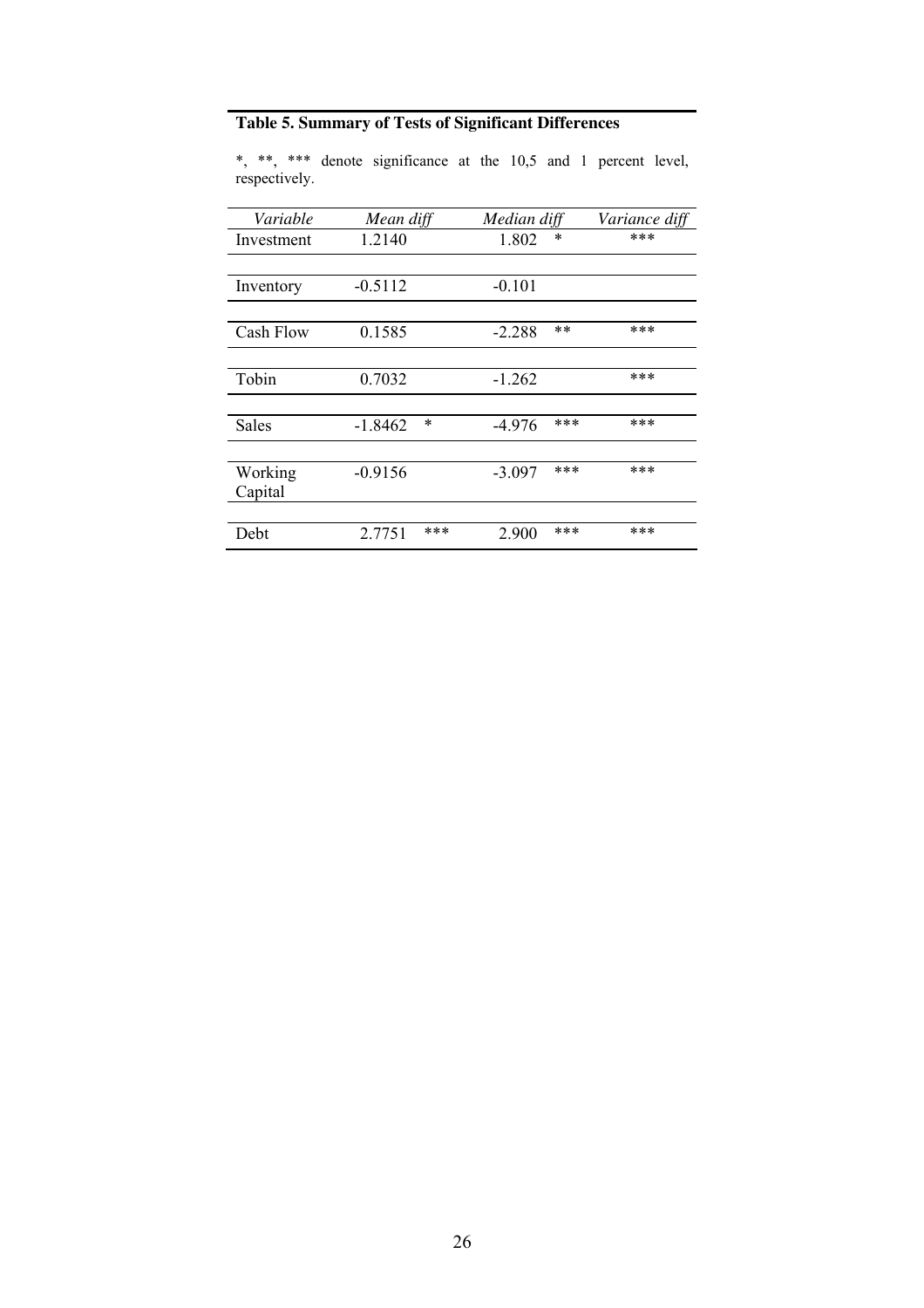| The dependent variable is investment, proxied by the change in capital stock (fixed assets). This variable is defined as $\lfloor A_1 - A_1 \rfloor$ , where FA is fixed-assets. OLS KODUSt is OLS With |                   |       |              |                   |               |       |                   |        |             |                    | $FA_{t-1}$    |     |                   |        |              |       |              |     |
|---------------------------------------------------------------------------------------------------------------------------------------------------------------------------------------------------------|-------------------|-------|--------------|-------------------|---------------|-------|-------------------|--------|-------------|--------------------|---------------|-----|-------------------|--------|--------------|-------|--------------|-----|
| correction for heteroscedasticy problem (the White method). *,**,*** denote significance at the 10,5 and 1 percent levels, respectively. Standard deviation is reported in parentheses.                 |                   |       |              |                   |               |       |                   |        |             |                    |               |     |                   |        |              |       |              |     |
|                                                                                                                                                                                                         |                   |       |              | <b>Pre-Crisis</b> |               |       |                   |        |             | <b>Post-Crisis</b> |               |     |                   |        |              |       |              |     |
|                                                                                                                                                                                                         | <b>OLS</b> Robust |       | Fixed-Effect |                   | Random-Effect |       | <b>OLS</b> Robust |        | FixedEffect |                    | Random Effect |     | <b>OLS</b> Robust |        | Fixed-Effect |       | RandomEffect |     |
| CF-FOE                                                                                                                                                                                                  | $-0.0196$         |       | $-0,0568$    |                   | $-0,0275$     |       | 1,0076            | ***    | 0,0429      |                    | 0,5907        |     | $-0,3155$         |        | $-0,2865$    |       | $-0,3266$    |     |
|                                                                                                                                                                                                         | (0, 2474)         |       | (0,9792)     |                   | (0, 5912)     |       | (0, 2921)         |        | (1,5153)    |                    | (1,2801)      |     | (0,2592)          |        | (0,6587)     |       | (0,4497)     |     |
| CF-DOE                                                                                                                                                                                                  | 0,0270            |       | $-0.9104$    | ***               | $-0,0041$     |       | $-0,7895$         | $\ast$ | $-0,7363$   | ***                | $-0,8854$     | *** | 2,0144            | $\ast$ | $-0,0450$    |       | 1,8860       | *** |
|                                                                                                                                                                                                         | (0,7538)          |       | (0,1414)     |                   | (0,1160)      |       | (0,4421)          |        | (0,2695)    |                    | (0,1829)      |     | (1,0489)          |        | (0,1602)     |       | (0,1281)     |     |
| Tobin's Q                                                                                                                                                                                               | 0,0252            | ***   | 0,0101       |                   | $0,0227$ *    |       | 0,1292            | $\ast$ | 0,0621      |                    | 0,0907        |     | 0,0074            | $\ast$ | $-0,0078$    |       | 0,0063       |     |
|                                                                                                                                                                                                         | (0,0091)          |       | (0,0180)     |                   | (0,0134)      |       | (0,0744)          |        | (0,2182)    |                    | (0,0825)      |     | (0,0040)          |        | (0,0122)     |       | (0,0097)     |     |
| Sales                                                                                                                                                                                                   | 0,0962            |       | 0,1130       | ***               | 0,1197        | ***   | $-0,2951$         | ***    | $-0,0791$   |                    | $-0,3190$     | *** | 0,1378            | $***$  | 0,0597       | $***$ | 0,1572       | *** |
|                                                                                                                                                                                                         | (0,0624)          |       | (0,0320)     |                   | (0,0210)      |       | (0,0858)          |        | (0, 1256)   |                    | (0,0435)      |     | (0,0601)          |        | (0,0267)     |       | (0,0169)     |     |
| Working Capital                                                                                                                                                                                         | $-0,6236$         | ***   | $-0,4291$    | ***               | $-0,6007$     | $***$ | $-0,6129$         | ***    | $-0,4121$   | ***                | $-0,5112$     | *** | $-0,1091$         |        | 0,1946       | ***   | $-0,0930$    | *** |
|                                                                                                                                                                                                         | (0, 2292)         |       | (0,0585)     |                   | (0,0383)      |       | (0,2235)          |        | (0,1526)    |                    | (0,0902)      |     | (0,0901)          |        | (0,0512)     |       | (0,0341)     |     |
| Debt                                                                                                                                                                                                    | 0,4213            | $***$ | 0,5688       | ***               | 0,4337        | ***   | 0,9438            | $***$  | 1,0972      | ***                | 1,0275        | *** | 0,1841            | $***$  | 0,3846       | ***   | 0,1957       | *** |
|                                                                                                                                                                                                         | (0,1443)          |       | (0,0293)     |                   | (0,0198)      |       | (0,1151)          |        | (0,0737)    |                    | (0,0406)      |     | (0,0806)          |        | (0,0416)     |       | (0,0186)     |     |
| Constant                                                                                                                                                                                                | $-0,7847$         | ***   |              |                   |               |       | $-0,6019$         | ***    |             |                    |               |     | $-0,5835$         | $***$  |              |       |              |     |
|                                                                                                                                                                                                         | (0,2508)          |       |              |                   |               |       | (0,1733)          |        |             |                    |               |     | (0, 2354)         |        |              |       |              |     |
| No. of observations                                                                                                                                                                                     | 1441              |       | 1441         |                   | 1441          |       | 241               |        | 241         |                    | 241           |     | 914               |        | 914          |       | 914          |     |
| $R^2$                                                                                                                                                                                                   | 0.4579            |       | 0.6003       |                   | 0.5644        |       | 0.9008            |        | 0.9064      |                    | 0.7781        |     | 0.4663            |        | 0.2439       |       | 0.7054       |     |
| F-test                                                                                                                                                                                                  |                   |       | 1.41         | ***               |               |       |                   |        | 3.40        | ***                |               |     |                   |        | 1.93         | ***   |              |     |
|                                                                                                                                                                                                         |                   |       |              |                   |               | ***   |                   |        |             |                    |               |     |                   |        |              |       |              |     |
| Breusch and Pagan<br>LM test                                                                                                                                                                            |                   |       |              |                   | 20.46         |       |                   |        |             |                    | 2.58          |     |                   |        |              |       | 1.42         |     |
| Hausman test                                                                                                                                                                                            |                   |       | 250.57       | ***               |               |       |                   |        | 108.25      | ***                |               |     |                   |        | 486.15       | ***   |              |     |

The dependent variable is investment, proxied by the change in capital stock (fixed assets). This variable is defined as  $(FA<sub>i</sub> − FA<sub>i-1</sub>)$ , where FA is fixed-assets. OLS Robust is OLS with

#### **Table 6. Result of Regression for Investment**